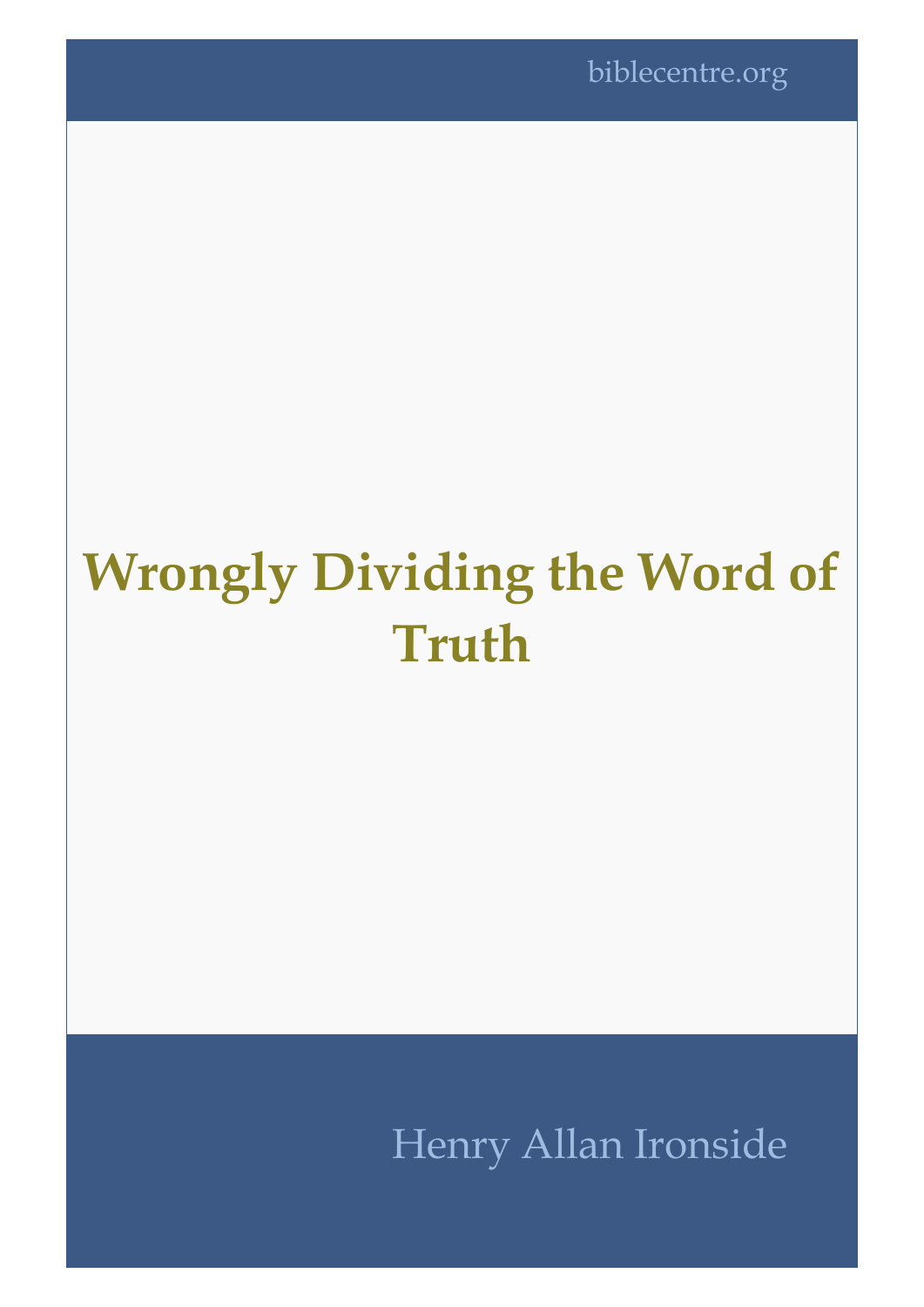# **Wrongly Dividing the Word of Truth**

- 1. [What is Ultra-Dispensationalism?](#page-1-0)
- 2. [The Four Gospels and Their Relation to the Church](#page-4-0)
- 3. [The Transitional Period Is the Church of The Acts the Body of Christ?](#page-10-0)
- 4. [When Was the Revelation of the Mystery of the One Body Given?](#page-14-0)
- 5. [Further Examination of the Epistles](#page-20-0)
- 6. [Is the Church the Bride of the Lamb?](#page-23-0)
- 7. [Do Baptism and the Lord's Supper Have Any Place in the Present Dispensation of the Grace of God?](#page-27-0)
- 8. [Concluding Remarks](#page-30-0)

# <span id="page-1-0"></span>**CHAPTER ONE**

## **What is Ultra-Dispensationalism?**

#### **"Study to show thyself approved unto God, a workman that needeth not to be ashamed, rightly dividing the Word of Truth" (2 Tim. 2: 15 )** .

PAUL'S exhortation to the younger preacher, Timothy, has come home to many with great power in recent years. As a result, there has been a return to more ancient methods of Bible study, which had been largely neglected during the centuries of the Church's drift from apostolic testimony. Augustine's words have had a re-affirmation: "Distinguish the ages, and the Scriptures are plain." And so there has been great emphasis put in many quarters, and rightly so, upon the study of what is commonly known as "dispensational" truth. This line of teaching, if kept within Scriptural bounds, cannot but prove a great blessing to the humble student of the Word of God who desires to know His will or plan in His dealings with men from creation to the coming glory. A careful examination of the volume of Revelation shows that God's ways with men have differed in various ages. This must be taken into account if one would properly apprehend His truth.

The word "dispensation" is found several times in the pages of our English Bible and is a translation of the Greek word "oikonomia." This word, strictly speaking, means "house order." It might be translated "administration," "order," or "stewardship." In each successive age, God gives to men of faith a certain stewardship, or makes known to them a certain order or administration, in accordance with which they are responsible to behave. A dispensation then is a period of time in which God is dealing with men in some way in which He has not dealt with them before. Only when a new revelation from God is given, does a dispensation change. Moreover, there may be degrees of revelation in one dispensation; all, however, having to do with a fuller unfolding of the will of God for that particular age. This was very definitely true in the dispensation of law, from Moses to Christ. We have the various revelations: of Sinai, both the first and second giving of the law; then added instructions during the wilderness years; the covenant with David; and the revelations given to the prophets. The circumstances in which God's people were found changed frequently during this age of law, but the dispensation itself continued from Sinai until Jesus cried, "It is finished." It is important to have this in mind, otherwise the vast scope of an ever unfolding dispensation may be lost sight of, and one might get the idea that every additional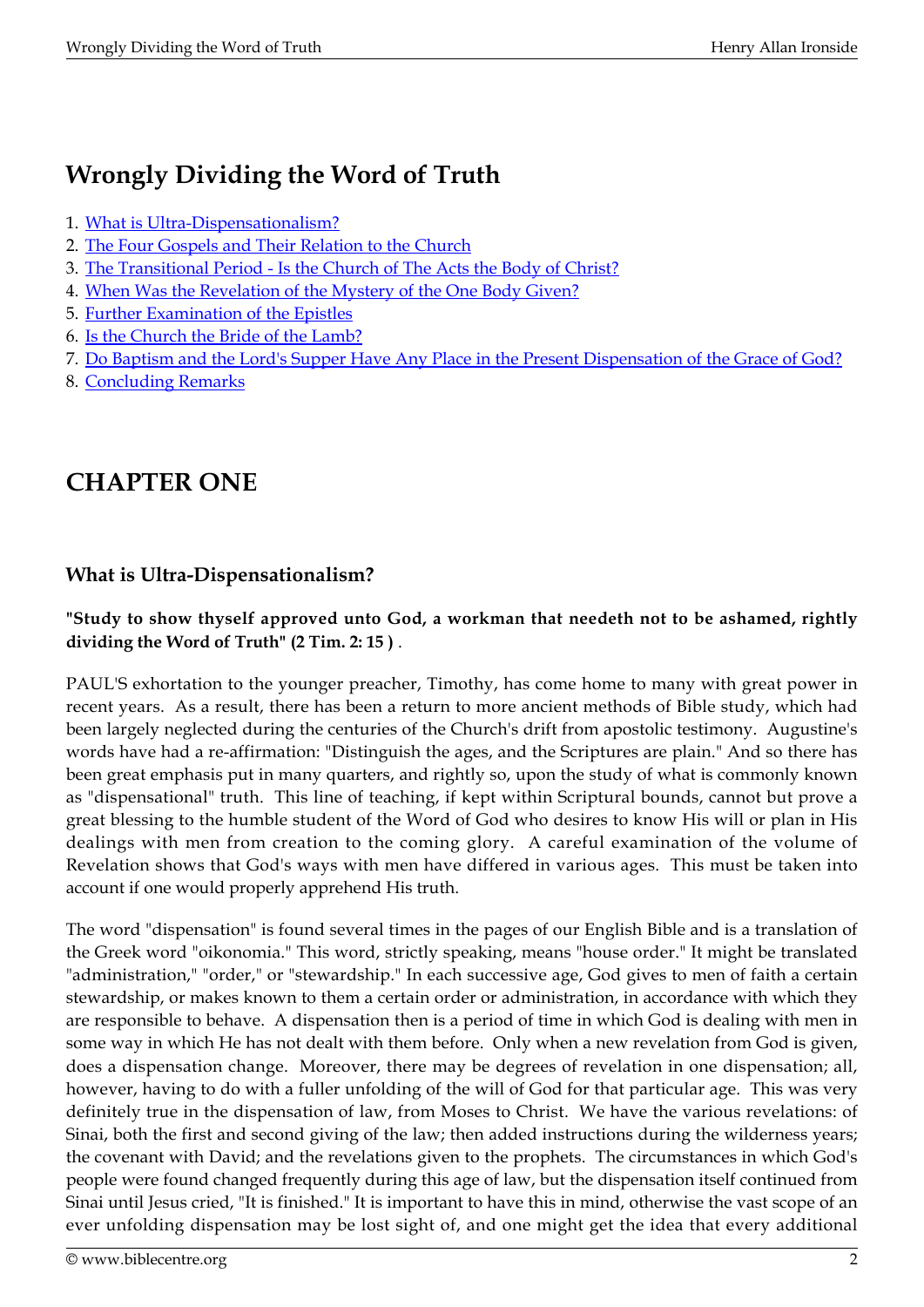revelation of truth in a given age changed the dispensation, whereas it only enlarges it.

One may illustrate a dispensation in a very simple way, remembering that the word really means "house order," and I might add, the Greek word has been Anglicized, and we know it as "economy." Let us suppose a young woman whom we will call Mary, is going out into service. She obtains a position in a humble home belonging to a good family of the working class. There are certain rules governing that home which she must learn to observe. All perhaps is not plain to her at once, but as time goes on, she learns more and more fully the desires of her mistress. We will say she is to rise at five every morning and begin to prepare the breakfast and put up the lunches for those who go out to work. At six she is to ring the rising bell; at half-past six the family are supposed to be at the breakfast-table; and at seven they leave for work. Dinner of course is at a certain hour at night, and in the meantime she has her different duties to perform in keeping the house in order. She learns quite thoroughly the domestic economy of this particular home and becomes a well-qualified household servant. Now let us suppose that later on she finds that a cook and housekeeper is needed for the large mansion on the hill. She applies for the position and is accepted. Moving in, her mistress undertakes to instruct her in the economy of the new home, but Mary says, "You need not give me any instructions, Ma'am, I know exactly how a house should be run, just leave it to me and everything will be attended to properly. I have had some years of experience in housekeeping and I would not have asked for the position if I did not know what was required." Her mistress is dubious, but, for the time being, acquiesces.

The next morning, the waking-gong sounds at six o'clock. The family, who are accustomed to banker's hours during the day and are given to very late hours at night, are astonished and chagrined at being aroused so early. The mistress calls down to the housekeeper, "What does this mean?" and learns that breakfast will be on the table in half-an-hour.

"Why, Mary," she exclaims; "we never breakfast here until half-past eight."

"But the breakfast is hot and the lunches are all ready, Ma'am."

"No one carries lunches in this home. You see, Mary, you do not understand the arrangement here. I shall have to instruct you carefully today." And poor bewildered Mary learns the importance of [dispensational truth!](http://biblecentre.org/content.php?mode=7&item=813)

The illustration, I know, is crude, but I think any one will see the point. God had one order for the house of Israel . There is another order for the house of God, the Church of the living God today. There will be a different order in the millennial age, and there have been varying orders in the past.

All this comes out clearly in the pages of Holy Scripture, and is certainly involved in the expression in our English Bibles, "rightly dividing the Word of Truth." Of course, this expression is not by any means to be limited to dispensational teaching. It also implies putting each great doctrine of the Word in its right place. It has been translated, "cutting in a straight line the Word of Truth," that is, not confounding or confusing things that differ. It even suggests the thought of honestly facing the Word of Truth.

It is right here then that we need to be careful, and not read into the Word of God ideas out of our own minds which are not really there. Through doing this, some have ignored dispensational truth altogether. Others have swung to an ultra-dispensationalism which is most pernicious in its effect upon one's own soul and upon testimony for God generally. Of these ultra-dispensational systems, one in particular has come into prominence of late years, which, for want of a better name, is generally called "Bullingerism," owing to the fact that it was first advocated some years ago by Dr. E. W. Bullinger, a clergyman of the Church of England. These views have been widely spread through the notes of "The Companion Bible," a work partly edited by Dr. Bullinger, though he died before it was completed. This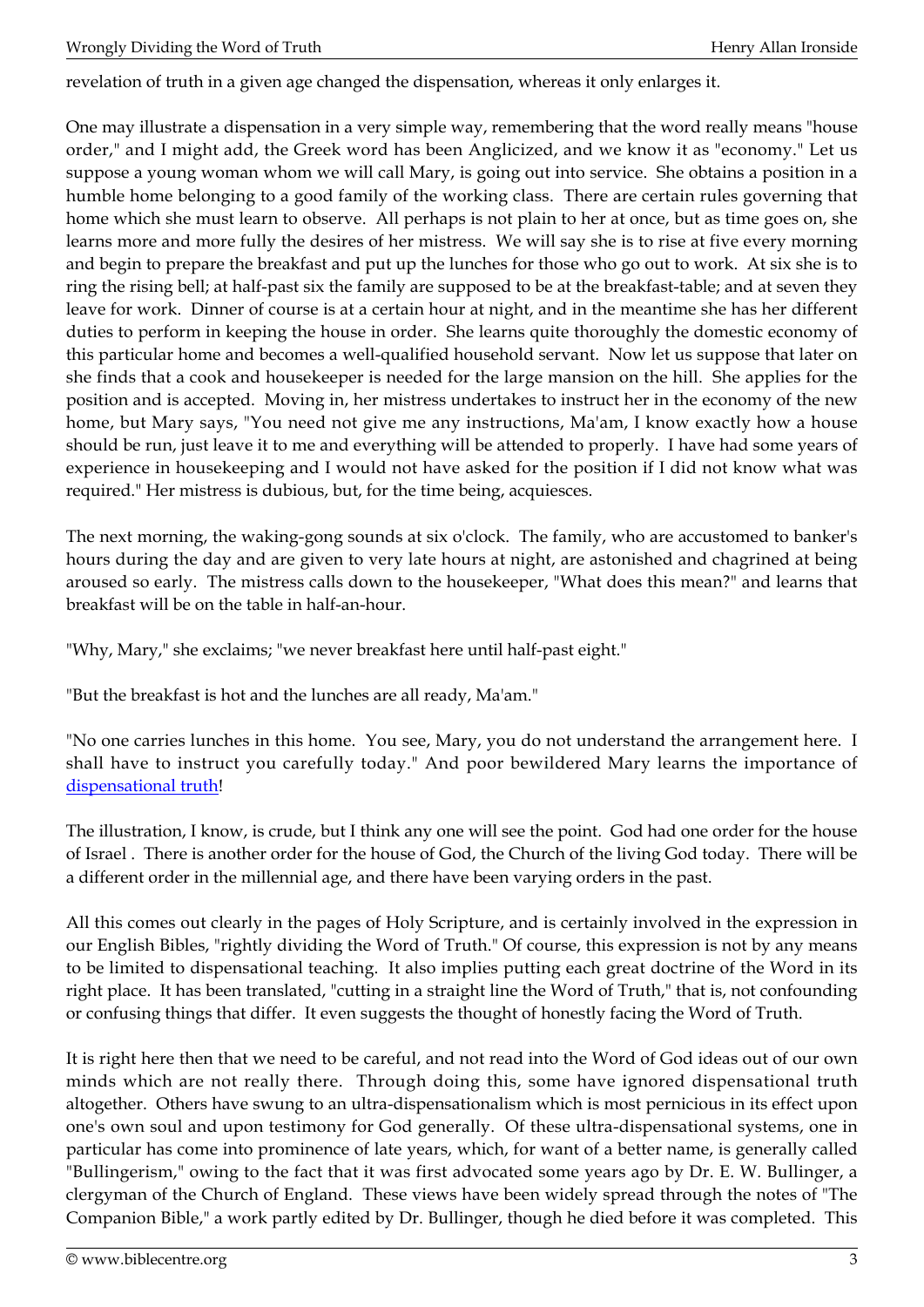Bible has many valuable features and has been a help in certain respects to God's servants who have used it conservatively, but it contains interpretations which are utterly subversive of the truth. Some of Dr. Bullinger's positions are glaringly opposed to what is generally accepted as orthodox teaching, as, for instance, the sleep of the soul between death and resurrection; and it is a most significant fact that while he did not apparently fully commit himself to any eschatological position as to the final state of the impenitent, most of his followers in Great Britain have gone off into [annihilation,](http://biblecentre.org/content.php?mode=7&item=487) and there is quite a sect in America who began with his teaching who now are restorationists of the broadest type, teaching what they are pleased to call *universal reconciliation*, which to their minds involves the final salvation not only of all men, but of Satan and all the fallen angels. These two views, diverse as they are, are nevertheless the legitimate offspring of the ultra-dispensational system to which we refer.

The present writer has been urged by many for years to take up these questions, but has always heretofore shrunk from doing so; first, because of the time and labor involved, which seemed out of all proportion to the possible value of such an examination; and secondly, because of a natural shrinking from controversy, remembering the word, "The servant of the Lord must not strive; but be gentle unto all men, apt to teach, patient; in meekness instructing those that oppose themselves; if God peradventure will give them repentance to the acknowledging of the truth." But the rapid spread of these pernicious views and their evident detrimental effect upon so many who hold them, has led to the conclusion that it would be unfaithfulness to God and to His people if one refused to seek to give any help he could in regard to these teachings.

Briefly, then, what are the outstanding tenets of Bullingerism and its kindred systems? For one needs to remember that a number are teaching these ultra-dispensational things who declare that they are not familiar with the writings of Dr. Bullinger, and repudiate with indignation the name of "Bullingerism." There are perhaps six outstanding positions taken by these teachers:

First, inasmuch as our Lord Jesus was "a minister of the circumcision to confirm the promises made to the fathers," it is insisted that the four Gospels are entirely Jewish and have no real message for the Church, the Body of Christ. All might not put it quite as boldly as this, but certainly their disciples go to the limit in repudiating the authority of the Gospels.

Secondly, it is maintained that the book of Acts covers a transition period between the dispensation of the law and the dispensation of the mystery; that is, that in the book of Acts we do not have the Church, the Body of Christ, but that the word "ekklesia" (church, or assembly), as used in that book, refers to a different Church altogether to that of Paul's prison epistles. This earlier Church is simply an aspect of the kingdom and is not the same as the Body of Christ!

Third, it is contended that Paul did not receive his special revelation of the mystery of the Body until his imprisonment in Rome, and that his prison epistles alone reveal this truth and are, strictly speaking, the only portion of the Holy Scriptures given to members of the Body. All of the other epistles of Paul, save those written during his imprisonment and the general epistles, are relegated to the earlier dispensation of the book of Acts, and have no permanent value for us, but were for the instruction of the so-called Jewish church of that time.

Fourth, the entire book of Revelation has to do with the coming age and has no reference to the Church today. Even the letters to the seven churches in Asia, which are distinctly said to be "the things which are," are, according to this system, to be considered as "the things which are not," and will not be until the Church, the Body of Christ, is removed from this world. Then, it is contended, these seven churches will appear on the earth as Jewish churches in the [Great Tribulation](http://biblecentre.org/content.php?mode=7&item=630).

Fifth, the <u>Body of Christ</u> is altogether a different company, according to these teachers, from the Bride of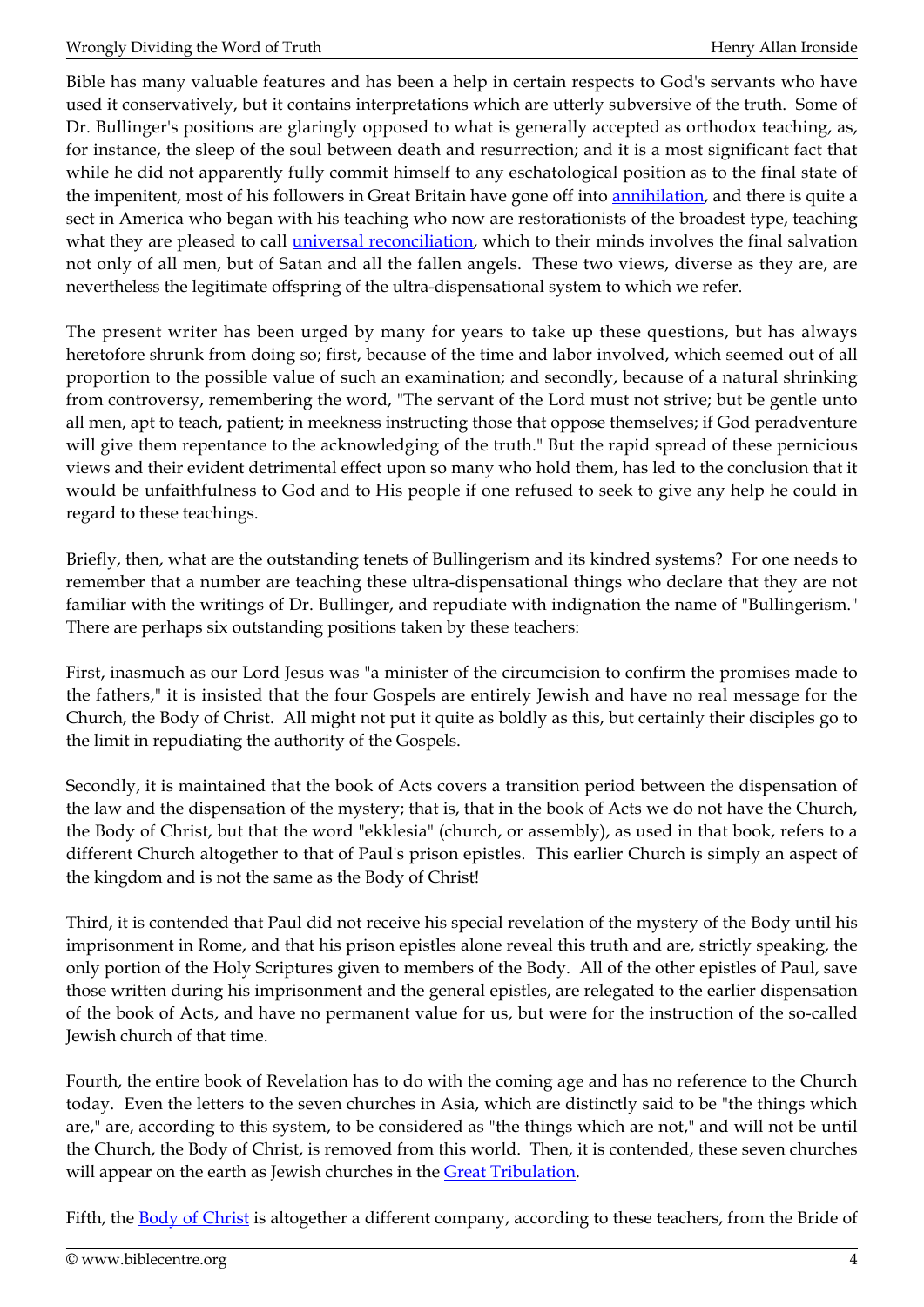the Lamb, the latter being supposed to be Jewish.

Sixth, the Christian ordinances, having been given before Paul is supposed to have received his revelation of the mystery in prison, have no real connection with the present economy, and therefore, are relegated to the past, and may again have a place in the future [Great Tribulation](http://biblecentre.org/content.php?mode=7&item=630).\*

\*As to this, these ultra-dispensationalists differ. Most of them reject [water baptism](http://biblecentre.org/content.php?mode=7&item=1347) entirely for this age. All of them are not prepared to go so far in connection with [the Lord's Supper](http://biblecentre.org/content.php?mode=7&item=609), but many of them repudiate it too.

Besides these six points, there are many other unscriptural things which are advocated by various disciples who began with these views and have been rapidly throwing overboard other Scriptural teachings. Many Bullingerites boldly advocate the sleep of the soul between death and resurrection, the [annihilation of the wicked](http://biblecentre.org/content.php?mode=7&item=487), or, as we have seen, [universal salvation](http://biblecentre.org/content.php?mode=7&item=487) of all men and demons, the denial of [the eternal Sonship](http://biblecentre.org/content.php?mode=7&item=583) of the Lord Jesus Christ, and, gravest of all, the [personality of the Holy Spirit.](http://biblecentre.org/content.php?mode=7&item=1319) All of these evil doctrines find congenial soil in Bullingerism. Once men take up with this system there is no telling how far they will go, and what their final position will be in regard to the great *[fundamental](http://biblecentre.org/content.php?mode=8&cat=6)* [truths of Christianity](http://biblecentre.org/content.php?mode=8&cat=6). It is because of this that one needs to be on his guard, for it is as true of systems as it is of teachers, "By their fruits ye shall know them."

Having had most intimate acquaintance with Bullingerism as taught by many for the last forty years, I have no hesitancy in saying that its fruits are evil. It has produced a tremendous crop of heresies throughout the length and breadth of this and other lands, it has divided Christians and wrecked churches and assemblies without number; it has lifted up its votaries in intellectual and spiritual pride to an appalling extent, so that they look with supreme contempt upon Christians who do not accept their peculiar views; and in most instances where it has been long tolerated, it has absolutely throttled Gospel effort at home and sown discord on missionary fields abroad. So true are these things of this system that I have no hesitancy in saying it is an absolutely Satanic perversion of the truth. Instead of rightly dividing the Word, I shall seek to show that these teachers wrongly divide the Word, and that their propaganda is anything but conducive to spirituality and enlightenment in divine things.

# <span id="page-4-0"></span>**CHAPTER TWO**

## **The Four Gospels and Their Relation to the Church**

HOWEVER they may differ in regard to minor details of their various systems, practically all ultradispensationalists are a unit in declaring that the four Gospels must be entirely relegated to a past dispensation (in fact, according to most of them, they are pushed two dispensations back), and, therefore, are not to be considered as in any sense applying to this present age. It is affirmed with the utmost assurance that the Gospels are wholly Jewish. Inasmuch as we are told in the Epistle to the Romans (15: 8), that "Jesus Christ was a minister of the circumcision for the truth of God, to confirm the promises made unto the fathers," the position is taken that the records of the Evangelists deal solely with this phase of things, and that there is nothing even in the utterances of our Lord Himself in those books that has any special place for the present dispensation.

Yet a careful consideration of the very passage in which these words are found would seem to negative this entire theory and prove that it is absolutely groundless, for when the apostle is stressing true Christian behavior, he refers the saints back to the life and ministry of our Lord Jesus when here on earth. Notice the opening verses of Romans 15. We are told that the "strong should bear the infirmities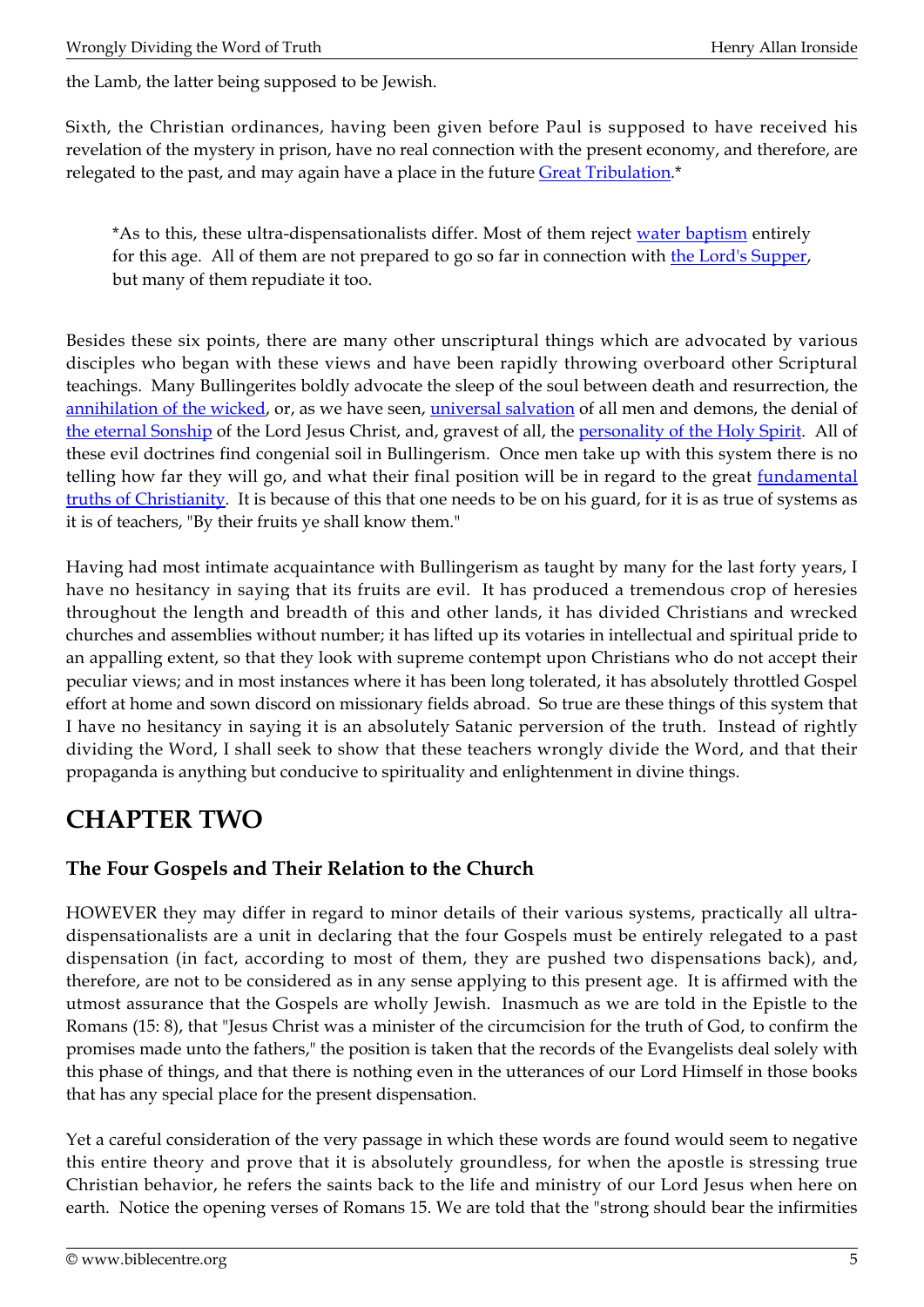of the weak, and not seek to please themselves, but that each one should have in mind the edification of his neighbor," having Christ as our great example, "who pleased not Himself, but of whom it is written, The reproaches of them that reproached Thee fell on Me."

We are then definitely informed that not only what we have in the four Gospels, but what we have in all the Old Testament is for us, "for whatsoever things were written aforetime were written for our learning, that we through patience and comfort of the Scriptures might have hope." Here there is no setting aside of an earlier revelation as though it had no message for the people of God in a later day simply because dispensations have changed. Spiritual principles never change; moral responsibility never changes, and the believer who would glorify God in the present age must manifest the grace that was seen in Christ when He walked here on earth during the age that is gong. It is perfectly true that He came in exact accord with Old Testament prophecy and came under the law, in order that He might deliver those who were under the law from that bondage. He was in reality a minister of the circumcision for the truth of God, not - observe - to fulfil at His first coming the promises made unto the fathers, but to confirm them. This He did by His teaching and His example. He assures Israel even in setting them to one side, that the promises made beforehand shall yet have their fulfilment.

But, observe, it is upon this very fact that the apostle bases present grace going out to the Gentiles, for he adds in verse 9:

**"And that the Gentiles might glorify God for His mercy; as it is written: For this cause I will confess to Thee among the Gentiles, and sing unto Thy name. And again He saith, Rejoice, ye Gentiles, with His people. And again, Praise the Lord, all ye Gentiles; and laud Him, all ye people. And again, Esaias saith, There shall be a Root of Jesse, and He that shall rise to reign over the Gentiles; in Him shall the Gentiles trust" (vers. 9-12).**

Here, while not for a moment ignoring that revelation of the mystery of which he speaks in the closing chapter, Paul shows that the present work of God in reaching out in grace to the Gentiles, is in full harmony with Old Testament Scripture, while going far beyond anything that the Old Testament prophets ever dreamed of, and then he adds:

#### **"Now the God of hope fill you with all joy and peace in believing, that ye may abound in hope through the power of the Holy Ghost" (ver. 13).**

While there is a change of dispensation, there is no rude severing of Old Testament or Gospel revelation from that of the present age. The one flows naturally out of the other, and the ways of God are shown to be perfectly harmonious. This being so in connection with the Old Testament, how much more does the same principle apply in connection with the four Gospels. While fully recognizing their dispensational place, and realizing that our Lord is presented in the three Synoptics as offering Himself as King and the kingdom of Heaven as such to Israel, only to meet with ever-increasing rejection, yet it should be plain to any spiritual mind that the principles of the kingdom which He sets forth are the same principles that should hold authority over the hearts of all who acknowledge the Lordship of Christ. In John's Gospel the case is somewhat different, for there Christ is seen as the rejected One from the very beginning. It is in chapter one that we read, "He came unto His own and His own received Him not." Then based upon that, we have the new and fuller revelation which runs throughout that Gospel of grace, flowing out to all men who have no merit whatever in themselves.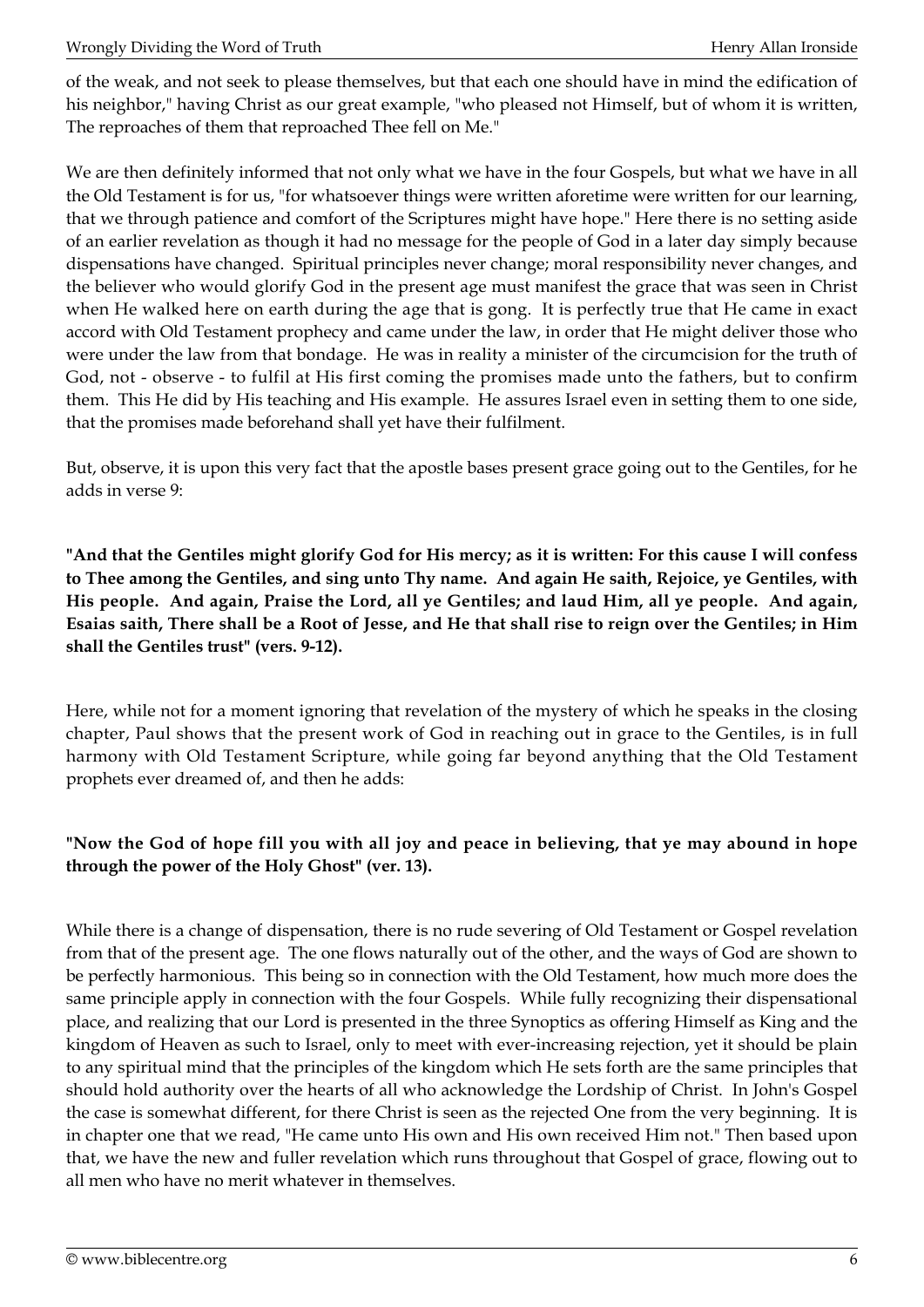But in Matthew, which is preeminently the dispensational Gospel, the Lord is presented as the Son of David first of all. Then when it is evident that Israel will refuse His claims, He is presented in the larger aspect of Son of Abraham in whom all the nations of the earth shall be blessed. The break with the leaders of the nation comes in chapter twelve, where they definitely ascribe the works of the Holy Spirit to the devil. In doing this, they become guilty of blasphemy against the Holy Ghost, the crowning sin of that dispensation, which our Lord declares could not be forgiven either in that age or in the one to follow. In chapter thirteen, we have an altogether new ministry beginning. The Lord for the first time opens up the mysteries of the kingdom of Heaven, revealing things that had been kept secret from the foundation of the world, namely the strange and unlooked - for form that the kingdom would take here on earth after Israel had rejected the King and He had returned to Heaven. This is set forth in the seven parables of that chapter, and gives us the course of Christendom during all the present age.

As a rule, the ultra-dispensationalists would ignore all this and push these seven parables forward into the [tribulation](http://biblecentre.org/content.php?mode=8&cat=13) era after the Church, the Body of Christ, has been taken out of this scene. But this is to do violence to the entire Gospel and to ignore utterly the history of the past 1900 years. Just as in Revelation two and three we have an outline of the history of the professing Church presented under the similitude of the seven letters, so in Matthew 13 we have the course of Christendom in perfect harmony with the Church letters, portrayed in such a way as to make clear the distinction between the Church that man builds and that which is truly of God. In chapter sixteen of Matthew's Gospel, the Lord declares for the first time that He is going to build a Church or assembly. This assembly is to be built upon the Rock, the confession of the apostle Peter that Christ is the Son of the living God. How utterly vain it is to try to separate this declaration from the statement in the Ephesian Epistle where we read,

**"Now therefore, ye are no more strangers and foreigners, but fellow-citizens with the saints, and of the household of God; and are built upon the foundation of the apostles and prophets, Jesus Christ Himself being the chief corner stone; in whom all the building fitly framed together groweth unto an holy temple in the Lord: in whom ye also are builded together for an habitation of God through the Spirit" (2: 19-22).**

Here in the preeminent prison epistle of which so much is made by the Bullingerites, you find that the Church then in existence is the Church our Lord spoke of building when He was here in the days of His flesh. The discipline of that Church is given in Matthew 18: 15-20:

**"Moreover if thy brother shall trespass against thee, go and tell him his fault between thee and him alone; if he shall hear thee, thou hast gained thy brother. But if he will not hear thee, then take with thee one or two more, that in the -mouth of two or three witnesses every word may be established. And if he shall neglect to bear them, tell it unto the church: but if he neglect to hear the church, let him be unto thee as an heathen man and a publican. Verily I say unto you, Whatsoever ye shall bind on earth shall be bound in heaven: and whatsoever ye shall loose on earth shall be loosed in heaven. Again I say unto you, That if two of you shall agree on earth as touching anything that they shall ask, it shall be done for them of My Father which is in heaven. For where two or three are gathered together in My name, there am I in the midst of them."**

In Matthew sixteen you have the assembly as a whole, comprising all believers during the present dispensation. Here in chapter eighteen, you have the local assembly in the position of responsibility on earth, and its authority to deal with evil-doers in corrective discipline.

The complete setting aside of Israel for the present age is given us in chapter 23: 37 -39,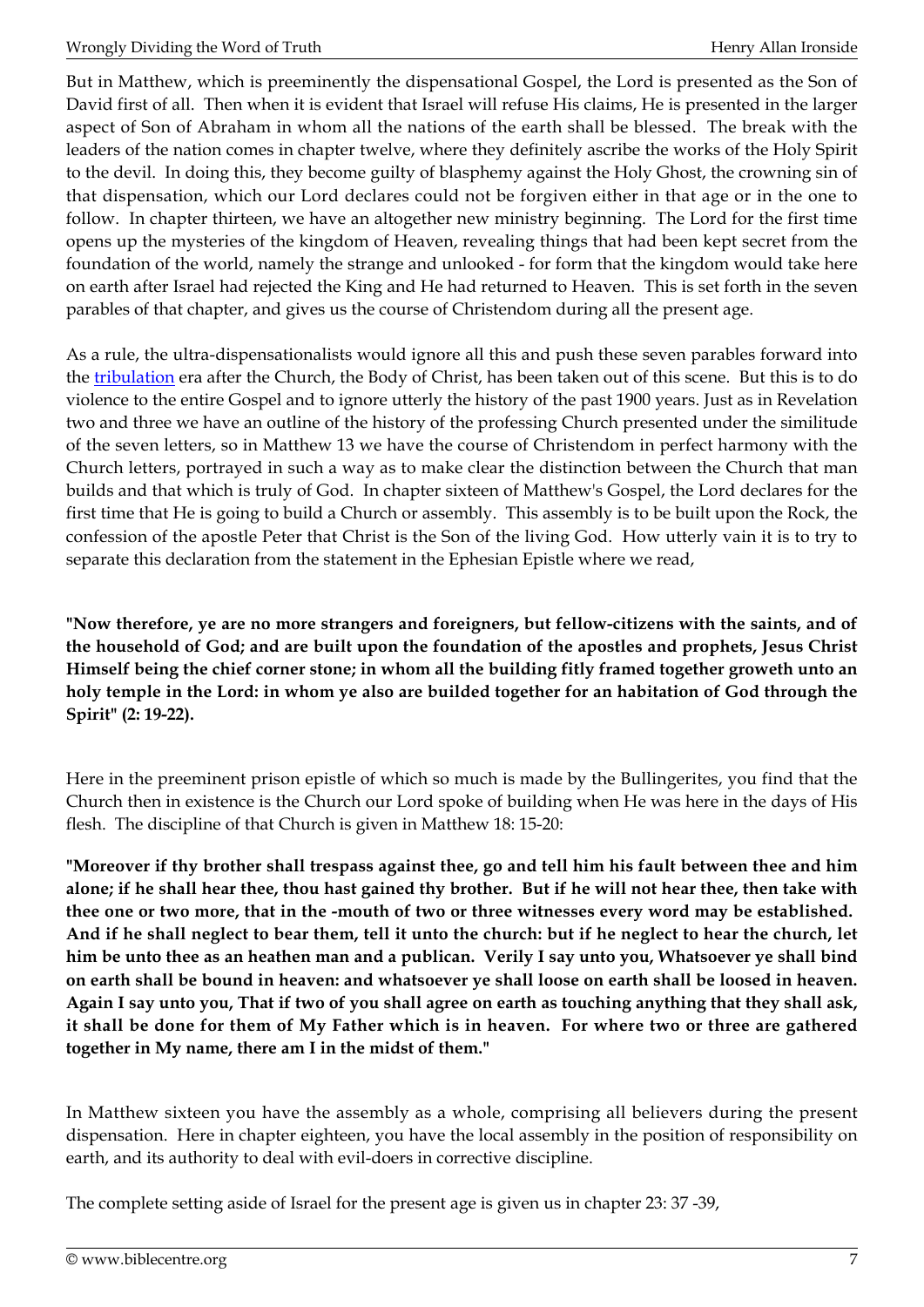#### **"O Jerusalem, Jerusalem, thou that killst the prophets, and stonest them which are sent unto thee, how often would I have gathered thy children together even as a hen gathereth her chickens under her wings, and ye would not! Behold, your house -is left unto you desolate. For I say unto you, Ye shall not see Me henceforth, till ye shall say, Blessed is He that cometh in the name of the Lord."**

In the light of the words, "Your house is left unto you desolate," how amazing the presumption that would lead any to declare, as practically all these extreme dispensationalists do declare, that Israel is being given a second trial throughout all the book of Acts, and that their real setting aside does not take place until Paul's meeting with the elders of the Jews after his imprisonment in Rome, as recorded in the last chapter of Acts. The fact of the matter is that the book of Acts opens with the setting aside of Israel until the day when they shall say, "Blessed is He that cometh in the name of the Lord." That is His second glorious coming. In the interval, God is saving out of Israel as well as of the Gentiles, all who turn to Him in repentance.

In Matthew twenty-four, we are carried on to the days immediately preceding that time when the Son of Man shall appear in glory, and we find the people of Israel in great distress, but a remnant called His "elect" shall be saved in that day.

I pass purposely over chapter twenty-five as having no particular bearing on the outline, because a careful consideration of it would take more time and space than is here available. The closing chapters give us the death and resurrection of our Lord Jesus Christ, and then the commission of His apostles. People who have never investigated Bullingerism and its kindred systems will hardly believe me when I say that even the great commission upon which the Church has acted for 1900 years, and which is still our authority for world-wide missions, is, according to these teachers, a commission with which we have nothing whatever to do, that has no reference to the Church at all, and that the work there predicted will not begin until taken up by the remnant of Israel in the days of the Great Tribulation. Yet such is actually the teaching. In view of this, let us carefully read the closing verses of the Gospel:

**"Then the eleven disciples went away into Galilee, into a mountain where Jesus had appointed them. And when they saw Him, they worshipped Him: but some doubted. And Jesus came and spake unto them, saying, All power is given unto Me in heaven and in earth. Go ye therefore, and teach all nations, baptizing them in the name of the Father, and of the Son, and of the Holy Ghost: teaching them to observe all things whatsoever I have commanded you: and lo, I am with you alway, even unto the end of the world. Amen" (Mt. 28: 16-20).**

According to the Bullingeristic interpretation of this passage, we should have to paraphrase it somewhat as follows: "Then the eleven disciples went away into Galilee, into a mountain where Jesus had appointed them. And when they saw Him, they worshipped Him: but some doubted. And Jesus came and spake unto them, saying, All power is given unto Me in heaven and earth, and after two entire dispensations have rolled by, I command that the remnant of Israel who shall be living two thousand or more years later, shall go out and teach the nations, baptizing them in the name of the Father and of the Son, and of the Holy Ghost, teaching them in that day to observe all things whatsoever I have commanded you, but from which I absolve all believers between the present hour and that coming age, and lo, I will be with that remnant until the close of Daniel's seventieth week." Can anything be more absurd, more grotesque - and I might add, more wicked - than thus to twist and misuse the words of our Lord Jesus Christ?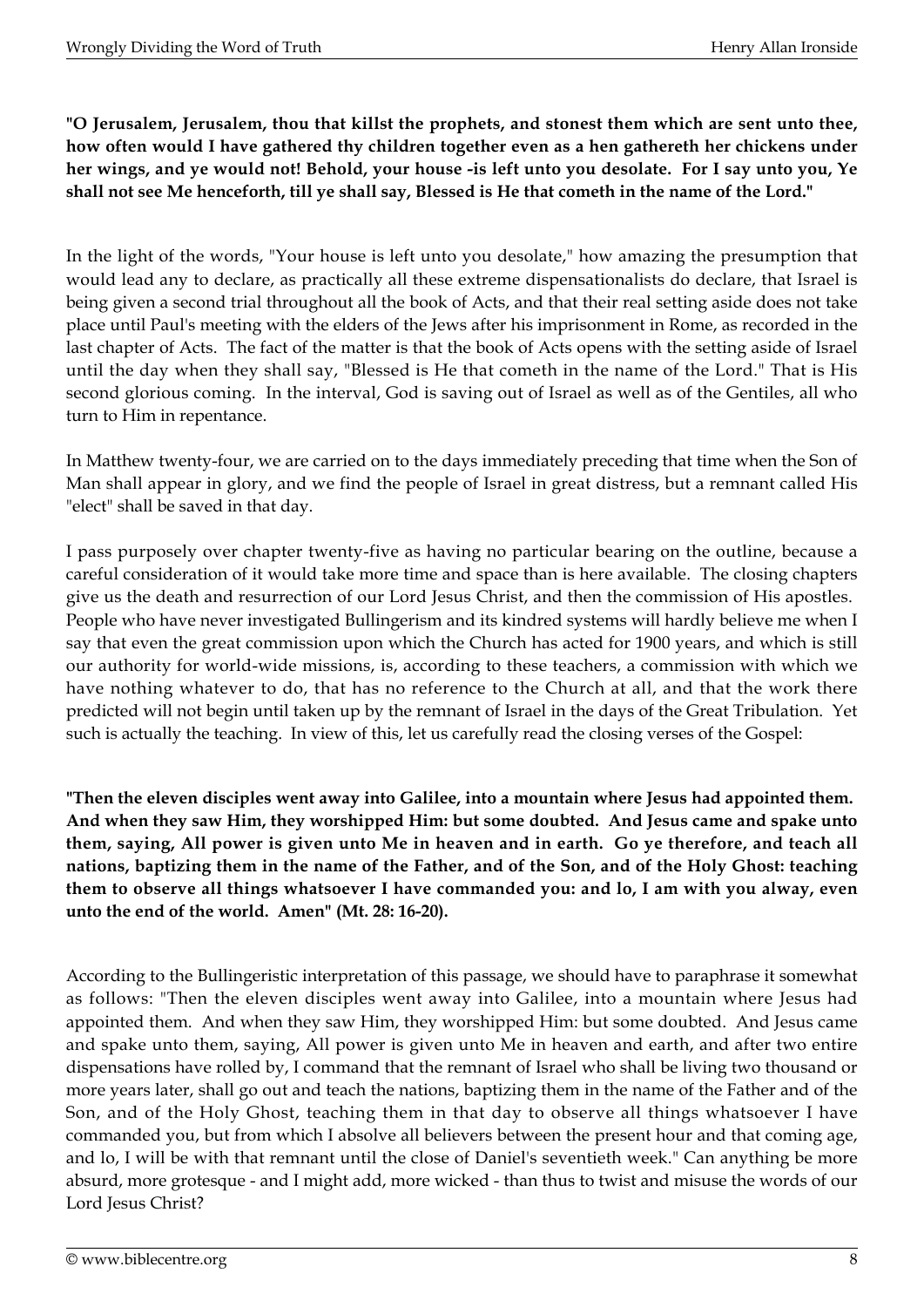In view of all this, may I direct my reader's careful attention to the solemn statement of the apostle Paul, which is found in I Timothy, chapter 6. After having given a great many practical exhortations to Timothy as to the instruction he was to give to the churches for their guidance during all the present age, the apostle says,

**"If any man teach otherwise and consent not to wholesome words, even the words of our Lord Jesus Christ' and to the doctrine which is according to godliness; he is proud, knowing nothing, but doting about questions and strifes of words, whereof cometh envy, strife, railings, evil surmisings, perverse disputings of men of corrupt minds, and destitute of the truth, supposing that gain is godliness: from such withdraw thyself" (I Tim. 6:3-5).**

One would almost think that this was a direct command to Timothy to beware of Bullingerism! Notice, Timothy is to withdraw himself from, that is, to have no fellowship with, those who refuse the present authority of the words of our Lord Jesus Christ. Where do you get those actual words? Certainly in the four Gospels. There are very few actual words of the Lord Jesus Christ scattered throughout the rest of the New Testament. Of course there is a sense in which all the New Testament is from Him, but the apostle is clearly referring here to the actual spoken words of our Saviour, which have been recorded for the benefit of the saints, and which set forth the teaching that is in accordance with godliness or practical piety. If a man refuses these words, whether on the plea that they do not apply to our dispensation, or for any other reason, the Spirit of God declares it is an evidence of intellectual or spiritual pride. Such men ordinarily think they know much more than others, and they look down from their fancied heights of superior Scriptural understanding with a certain contempt, often not untinged with scornful amusement, upon godly men and women who are simply seeking to take the words of the Lord Jesus as the guide for their lives.

But here we are told that such "know nothing," but are really in their spiritual dotage, "doting about questions and strifes of words." The dotard is generally characterized by frequent repetition of similar expressions. We know how marked this symptom is in those who have entered upon a state of physical and intellectual senility. Spiritual dotage may be discerned in the same way. A constant dwelling upon certain expressions as though these were all important, to the ignoring of the great body of truth, is an outstanding symptom. The margin, it will be observed, substitutes the word "sick" for "doting;" "wordsickness" is an apt expression. The word-sick man over-estimates altogether the importance of terms. He babbles continually about expressions which many of his brethren scarcely understand. He is given to misplaced emphasis, making far more of fine doctrinal distinctions than of practical godly living. As a result, his influence is generally baneful instead of helpful, leading to strife and disputation instead of binding the hearts of the people of God together in the unity of the Spirit.

The well-known passage in the closing chapter of Mark's Gospel, which gives us another aspect of the great commission, having to do particularly with the apostles, is a favorite battleground with the ultradispensationalists. Ignoring again the entire connection, they insist that the commission given in verses fifteen and eighteen could only apply during the days of the book of Acts, inasmuch as certain signs were to follow them that believe. As the commission in Matthew has been relegated by them to the Great Tribulation after the Christian age has closed, this one is supposed to have had its fulfilment before the present mystery dispensation began, and so has no real force now. They point out, what to them seems conclusive, that in this commission, as of course that in Matthew, water baptism is evidently linked with a profession of faith in Christ. They are perfectly hydrophobic as to this. The very thought of water sets them foaming with indignation. There must on no account be any recognition of water baptism during the present age. It must be gotten rid of at all costs. So here where we read that our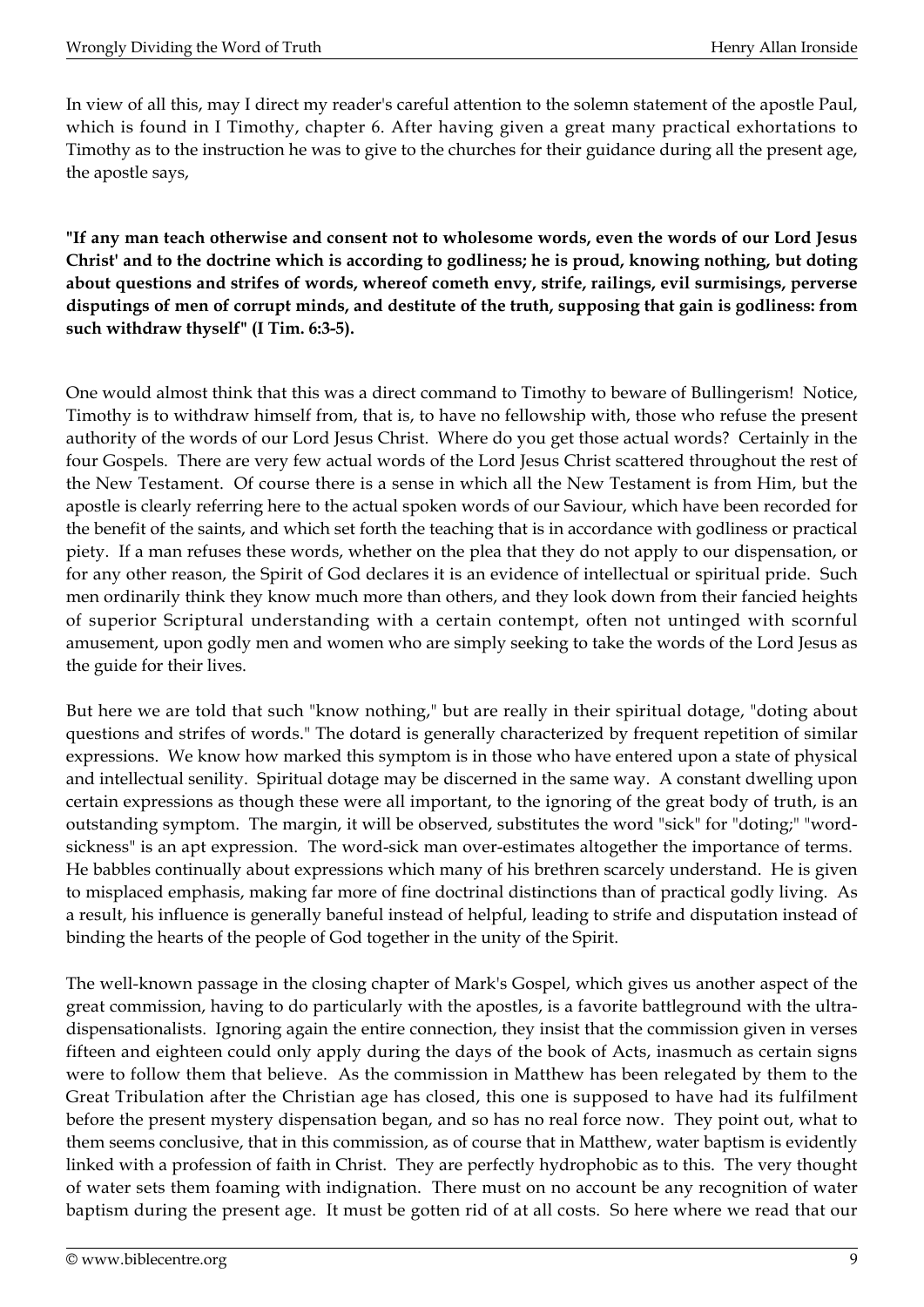Lord said, "Go ye into all the world and preach the gospel to every creature; he that believeth and is baptized shall be saved; but he that believeth not shall be damned" (Mark 16: 15,16), which would seem to indicate world-wide evangelism, looking out to the proclamation of the glad glorious Gospel of God to lost men everywhere, this commission must nevertheless be gotten rid of somehow. The way they do it is this: The Lord declares that certain signs shall follow when this Gospel is proclaimed. These signs evidently followed in the days of the Acts. They declare they have never followed since. Therefore, it is evident that water baptism is only to go on so long as the signs follow. If the signs have ceased, then water baptism ceases. The signs are not here now, therefore no water baptism. How amazingly clear (!!), though, as we shall see in a moment, absolutely illogical. The signs accompanied preaching the Gospel. Why continue to preach if such signs are not now manifest?

The Matthew commission makes it plain that baptism in the name of the Trinity is to go on to the end of the age, and that age has not come to an end yet, whatever changes of dispensation may have come in. Now what of this commission in Mark? Observe first of all that our Lord is not declaring that the signs shall follow believers in the Gospel which is to be proclaimed by the Lord's messengers. The signs were to follow those of the apostles who believed, and they did. There were some of them who did not believe. See verse eleven: "And they, when they had heard that He was alive and had been seen of her, believed not." Then again, notice verse thirteen: "They went and told it unto the residue; neither believed they them." And in the verse that follows, we read: "Afterward He appeared unto the eleven as they sat at meat, and upbraided them with their unbelief and hardness of heart, because they believed not them which had seen Him after He was risen." Now our Lord commissions the eleven, sends them forth to go to the ends of the earth preaching the Gospel to every creature. There is nothing limited here. It is not a Jewish commission. It has nothing to do with the restoration of the kingdom to Israel. It is a world-wide commission to go to all the Gentiles, and to go forth preaching the Word. Responsibility rests upon those who hear. They are to believe and be baptized. Those who do are recognized among the saved. On the other hand, He does not say, "He that is not baptized shall be damned," because baptism was simply an outward confession of their faith, but He does say, "He that believeth not shall be damned."

Then in verses seventeen and eighteen, we have what Paul later called "the signs of an apostle."

#### **"These signs shall follow them that believe: In My name shall they cast out devils; they shall speak with new tongues; they shall take up serpents; and if they drink any deadly thing, it shall not hurt them; they shall lay hands on the sick, and they shall recover."**

During all the period of the book of Acts, these signs did follow the apostles. More than that, if we can place the least reliance upon early Church history, the same signs frequently followed other servants of Christ, as they went forth in obedience to this commission, and this long after the imprisonment of the apostle Paul. We should expect this from the closing verses of Mark:

#### **"So then after the Lord had spoken unto them, He was received up into heaven, and sat on the right hand of God. And they went forth, and preached everywhere, the Lord working with them, and confirming the Word with signs following" (Mark 16:19 ,20).**

In this last verse, Mark covers the evangelization of the world (not merely a message going out to the Jews), during all the years that followed until the last of the apostles, John himself, had disappeared from the scene. I do not mean to intimate that Mark knew this, but I do mean that the Spirit of God caused him so to write this closing verse as to cover complete apostolic testimony right on to its consummation. They preached everywhere, not simply in connection with Israel. Yet in the face of this, the statement has been made over and over again by these ultradispensationalists, that the twelve never went to the Gentiles, excepting in the case of the apostle Peter and a few similar instances. The statement has also been made that all miracles ceased with Paul's imprisonment, that there were no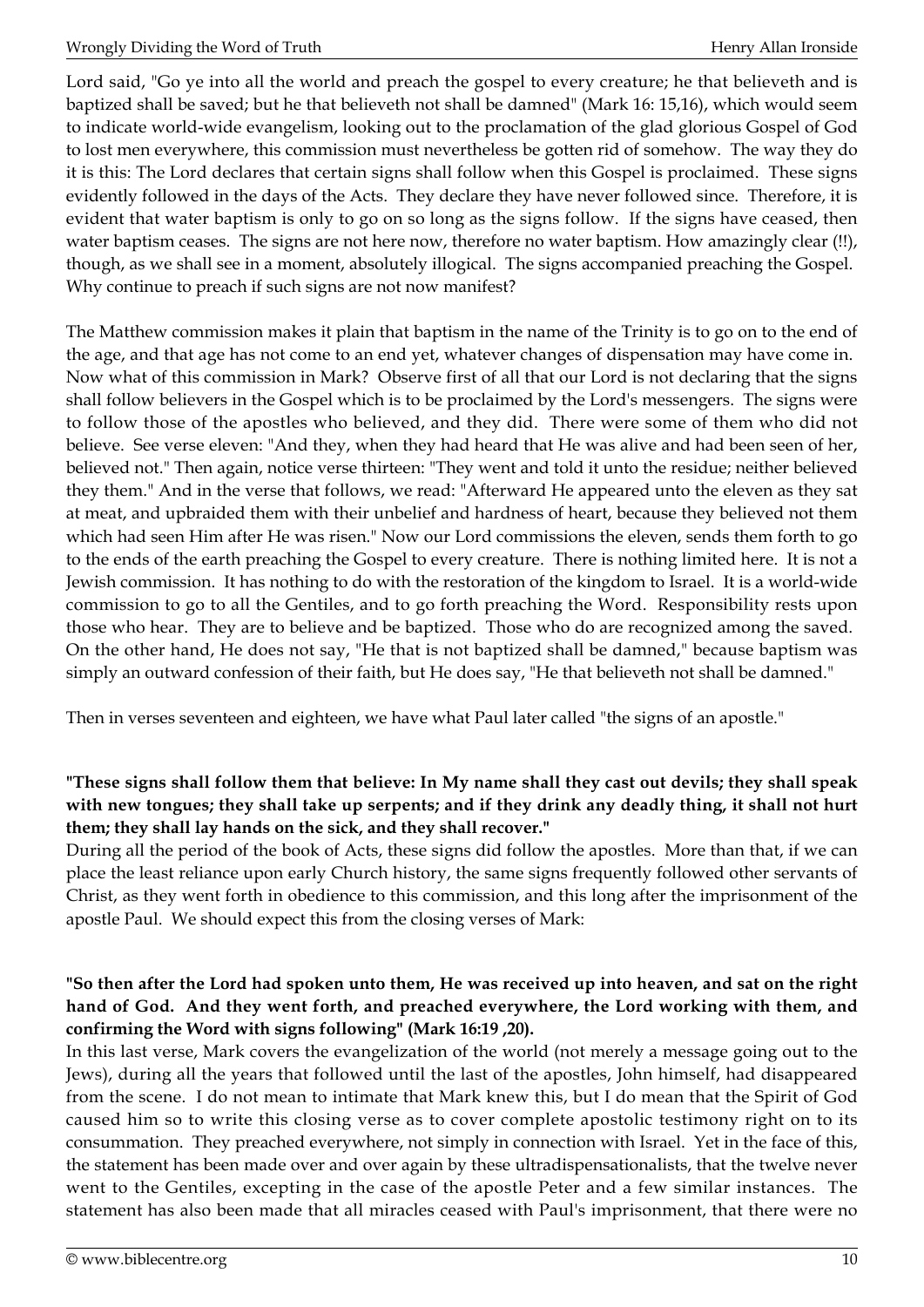miracles afterwards. What superb ignorance of Church history is here indicated, and what an absurd position a man puts himself in who commits himself to negatives like these! An eminent logician has well said, "Never commit yourself to a negative, for that supposes that you are in possession of all the facts." If a man says there were no miracles wrought in the Church after the imprisonment of the apostle Peter, it means, if that statement is true, that he has thorough knowledge of all that has taken place in every land on earth where the Gospel has been preached, in all the centuries since the days of Paul's imprisonment, and knows all the work that every servant of Christ has ever done. Otherwise he could not logically and rationally make such a statement.

What then is the conclusion? It is wrongly dividing the Word of Truth to seek to rob Christians of the precious instruction given by our Lord Jesus in the four Gospels, though fully recognizing their dispensational place. It is an offense against Christian missions everywhere to try to set aside the great commission for the entire present age. It is not true that a definite limit is placed in Scripture upon the manifestation of [sign gifts,](http://biblecentre.org/content.php?mode=7&item=532) and that such gifts have never appeared since the days of the apostles.

## <span id="page-10-0"></span>**CHAPTER THREE**

## **The Transitional Period**

## **Is the Church of The Acts the Body of Christ?**

HERE is perhaps nothing about which the ultradispensationalists are more certain, according to their own expressions, than that the **book of the Acts** covers a transitional period, coming in between the age of the law and the present age in which the dispensation of the mystery has been revealed. They do not always agree as to the name of this intervening period. Some call it the Kingdom Church; others the Jewish Church; and there are those who prefer the term Pentecostal Dispensation.

The general teaching is about as follows: It is affirmed that the coming of the Holy Spirit on the day of Pentecost and His baptizing the one hundred and twenty and those who afterwards believed, did not have anything to do with the formation of the Church, the Body of Christ. On the contrary, they insist that the Church throughout all of the book of Acts up to Paul's imprisonment was of an altogether lower order than that of the Epistle to the Ephesians. Assemblies in Judea, Samaria, and the various Gentile countries, were simply groups of believers who were waiting for the manifestation of the kingdom, and had not yet come into the full liberty of grace. The ordinances of the Lord's Supper and of baptism were linked with these companies and were to continue only until Israel had definitely and finally refused the Gospel message, after which the full revelation of the mystery is supposed to have been given to the apostle Paul when he was imprisoned at Rome. From that time on a new dispensation began. Surely this is wrongly confounding the Word of Truth. How any rational and spiritually-minded person could ever come to such a conclusion after a careful reading of the book of Acts, and with it the various epistles addressed to the churches and peoples mentioned in that book, is more than some of us can comprehend. Let us see what the facts actually are.

In the first place, it is perfectly plain that the Church, the Body of Christ, was formed by the baptism of the Holy Spirit. Very definitely this term is used of that great event which took place at Pentecost and was repeated in measure in Cornelius' household. In each instance the same exact expression is used. Referring to Pentecost, our Lord says, "Ye shall be baptized with the Holy Ghost not many days hence" (Acts 1: 5). Referring to the event that took place in Cornelius' household, Peter says: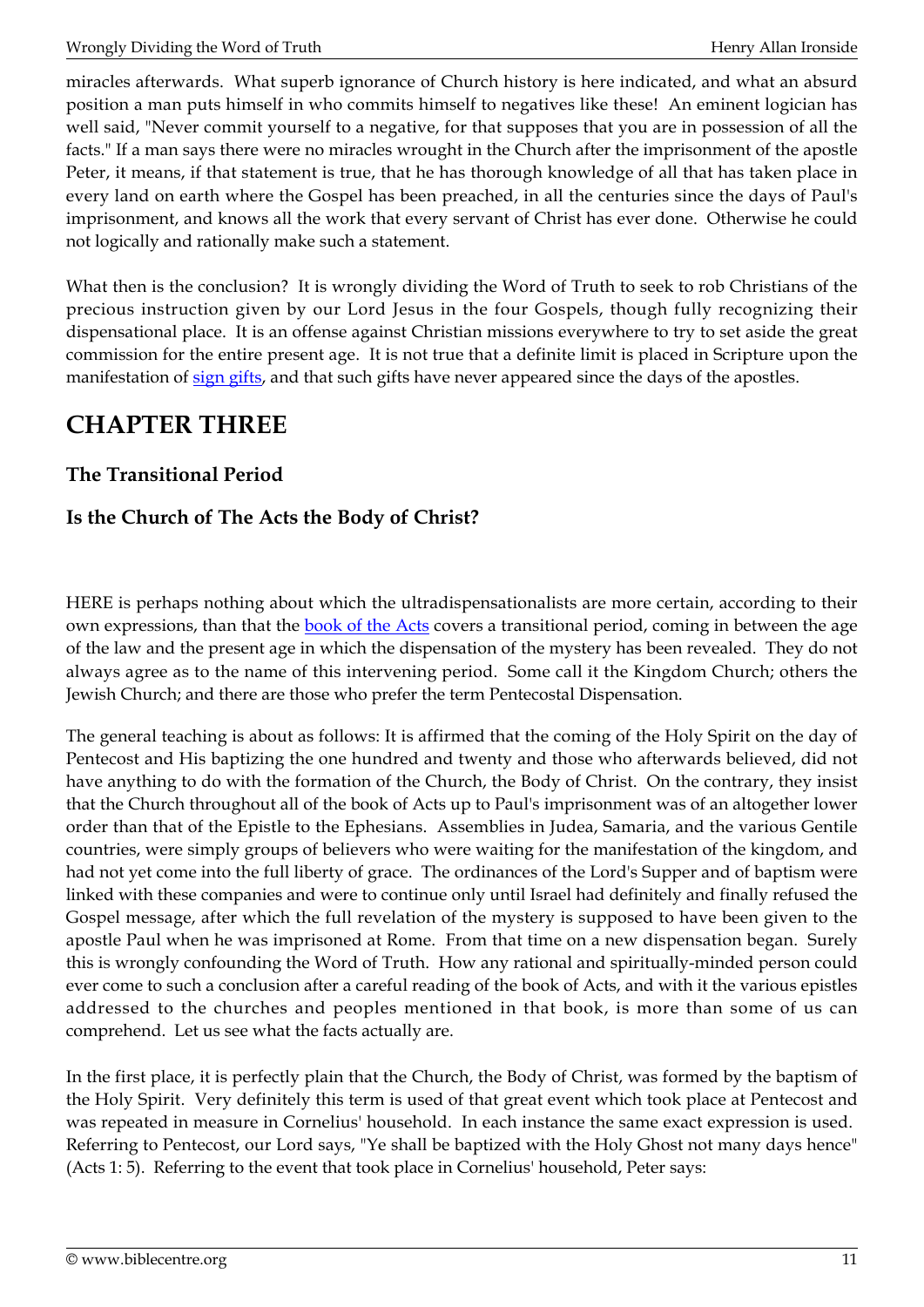**"Then remembered I the word of the Lord, how that He said, John indeed baptized with water; but ye shall be baptized with the Holy Ghost. Forasmuch then as God gave them the like gift as He did unto us, who believed on the Lord Jesus Christ; what was 1, that I could withstand God?" (Acts 11: 16 ,17).**

In 1 Corinthians 12: 12, 13, we read:

**"For as the body is one, and hath many members, and all the members of that one body, being many, are one body; so also is Christ. For by one Spirit are we all baptized into one body, whether we be Jews or Gentiles, whether we be bond or free; and have been all made to drink into one Spirit."**

Here we are distinctly informed as to the way in which the Body has been brought into existence, and this is exactly what took place at Pentecost. Individual believers were that day baptized into one Body, and from then on the Lord added to the Church daily such as were saved. It is a significant fact that if you omit this definite passage in I Corinthians, there is no other verse in any epistle that tells us in plain words just how the Body is formed; although we might deduce this from Ephesians 4: 4, where we read: "There is one Body and one Spirit." Undoubtedly this refers to the [baptism of the Holy Spirit](http://biblecentre.org/content.php?mode=7&item=1326), by which the Body is formed, in contradistinction to water baptism in the next verse. But this is simply interpretation, and all might not agree as to it. But there can surely be no question as to the application of the passage in 1 Corinthians 12: 13. Yet, singularly enough, the very people who insist that the Body is formed by the Spirit's baptism, declare that these Corinthians were not members of the Body, nor did that Body come into existence until at least four or five years afterwards.

A careful reading of the book of Acts shows us the gradual manner in which the truth of the new dispensation was introduced, and this is what has led some to speak of this book as covering a transitional period. Personally, I have no objection to the term "transitional period," if it be understood that the transition was in the minds of men and not in the mind of God. According to God, the new dispensation, that in which we now live, the dispensation of the grace of God, otherwise called the dispensation of the mystery, began the moment the Spirit descended at Pentecost. That moment the one Body came into existence, though at the beginning it was composed entirely of believers taken out from the Jewish people. But in the minds even of the disciples, there was a long period before they all fully entered into the special work that God had begun to do. Many of them, in fact, probably never did apprehend the true character of this dispensation, as we shall see further on.

The position is often taken that the twelve apostles were very ignorant of what the Lord was really doing, and that their entire ministry was toward Israel. Have not such teachers forgotten that during the forty days that the Lord appeared to His disciples before ascending to Heaven, He taught them exactly what His program was, and the part they were to have in it? In Acts 1: 3, 4, we read:

**"He also showed Himself alive after His passion by many in fallible proofs, being seen of them forty days, and speaking of the things pertaining to the kingdom of God: and being assem bled together with them, commanded them that they should no; depart from Jerusalem, but wait for the promise of the Father, which, saith He, ye have heard of Me."**

And it was then that He distinctly told them of the coming baptism of the Holy Spirit. According to the divine plan, the Gospel message was first to be proclaimed in Jerusalem ,,then Judea, then Samaria, and then unto the uttermost parts of the earth. This is exactly what we find in the book of Acts. The earlier chapters give us the proclamation in Jerusalem and Judea. Then we have Philip going down to Samaria, followed by John and Peter. Later Peter goes to the house of Cornelius, and he and his household, believing the Gospel, are baptized by the same Spirit into the same Body. The conversion of Saul of Tarsus prepares the way for a world-wide ministry, he being specifically chosen of God for that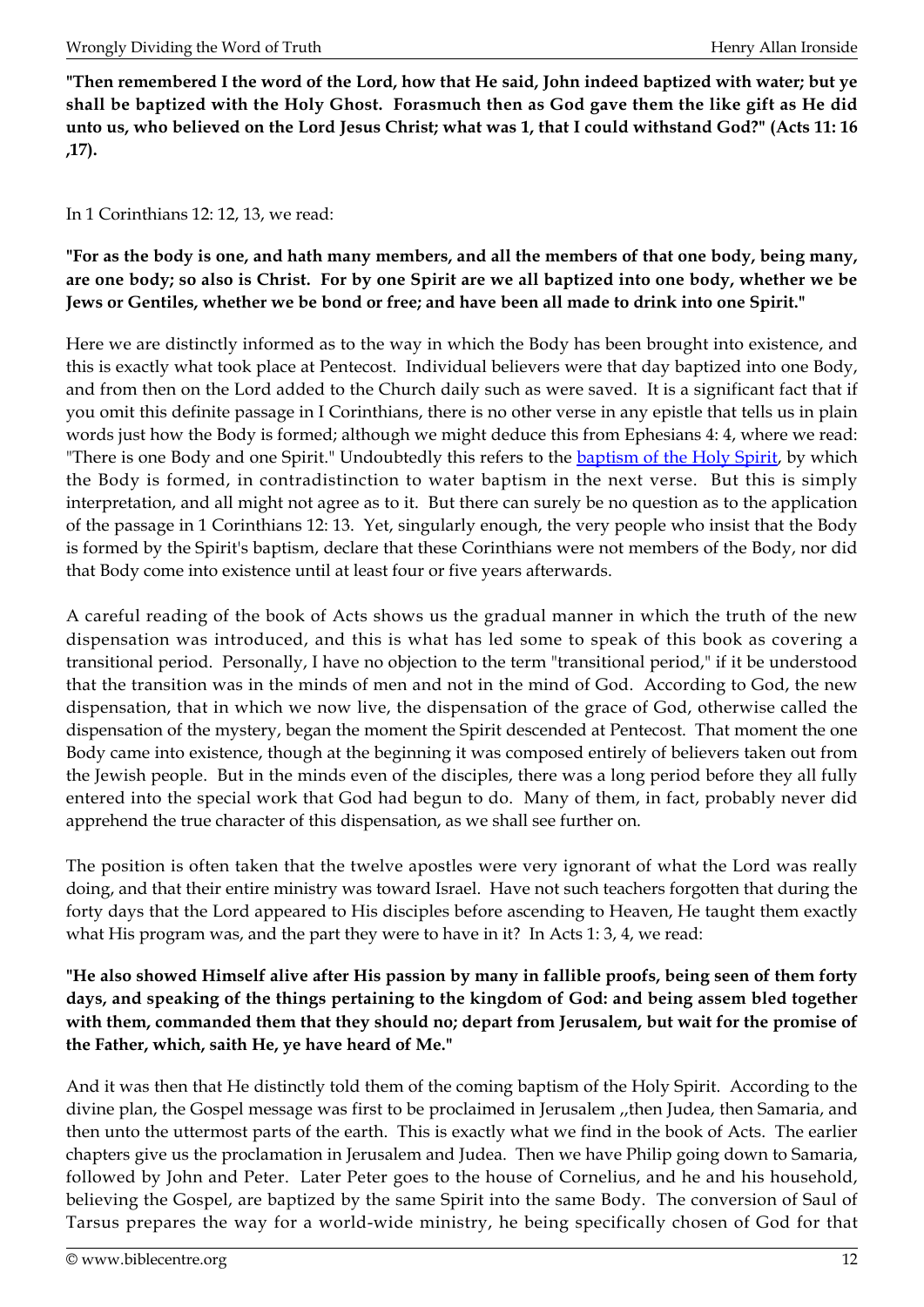testimony.

But before Saul's conversion, there were churches of God in many cities, and these churches of God together formed the Church of God; churches signifying local companies, but the Church of God taking in all believers. Years afterwards, Paul writes, "I persecuted the Church of God and wasted it" (Gal. 1: 13 ). And again, "For I am the least of the apostles, that am not meet to be called an apostle, because I persecuted the Church of God" (I Cor. 15: 9). The Church of God was to him one whole. It was exactly the same Church of God as that of which he speaks in 1 Timothy 3: 15, when, writing to the younger preacher, he says: "That thou mightest know how thou oughtest to behave thyself 'in the house of God, which is the Church of the living God, the pillar and ground of the truth." In the meantime he had been cast into prison and had written all the rest of the so-called prison epistles, with the exception, of course, of Titus, which was written while he was at liberty, between his imprisonments, and 2 Timothy, which was written during his second imprisonment.\*

\* I make this statement on the supposition that the note at the end of I Timothy is correct, namely that the epistle was written from Laodicea, a place not visited by Paul before his first imprisonment. If written earlier the argument does not apply, except to show that Paul ever recognized the Church of God as one and undivided.

There is no hint of any difference having come in to distinguish the Church of God which he says he persecuted, from the Church of God in which Timothy was recognized as a minister of the Word. It is one and the same Church throughout.

Going back to Acts then, we notice that after his conversion, Paul is definitely set apart as the apostle to the Gentiles, and yet everywhere he goes, he first seeks out his Jewish brethren after the flesh, because it was God's purpose that the Gospel should be made known to the Jew first, and then to the Gentile. In practically every city, the same results follow. A few of the Jews receive the message; the bulk of them reject it. Then Paul turns from the Jews to the Gentiles, and thus the message goes out to the whole world. Throughout all of this period, covered by the ministries of Peter and Paul particularly, both baptism in water and the breaking of bread have their place. The signs of an apostle follow the ministry, God authenticating His Word as His servants go forth in His Name. However, it is perfectly plain that the nearer we get to the close of the Acts, the less we have in the way of signs and wonders. This is to be expected. In the meantime various books of the New Testament had been written, particularly Paul's letters to the Thessalonians, the Corinthians, and the Romans. In all likelihood, the Epistle of James had also been produced, though we cannot definitely locate the time of its writing. The Epistles of Peter and of John come afterward. They were not part of the earlier written ministry.

Everywhere that Paul goes, he preaches the kingdom as the Lord Himself has commanded, and finally he reached Rome a prisoner. There, following his usual custom, though not having the same liberty as in other places, he gets in touch first with the leaders of the Jewish people, gives them his message, and then tells them that even though they reject it, yet the purpose of God must be carried out, and the salvation of God sent to the Gentiles. This is supposed by many to be a dispensational break, but we have exactly the same thing in the thirteenth chapter of Acts. There we read from verse 44 on, how the Jews in Antioch of Pisidia withstood the Word spoken by Paul, and Paul and Barnabas waxed bold, and said:

**"It was necessary that the word of God should first have been spoken to you: but seeing ye put it from you, and judge yourselves unworthy of everlasting life, lo, we turn to the Gentiles. For so hath the Lord commanded us, saying, I have set Thee to be a light of the Gentiles, that Thou shouldest be or salvation unto the ends of the earth."**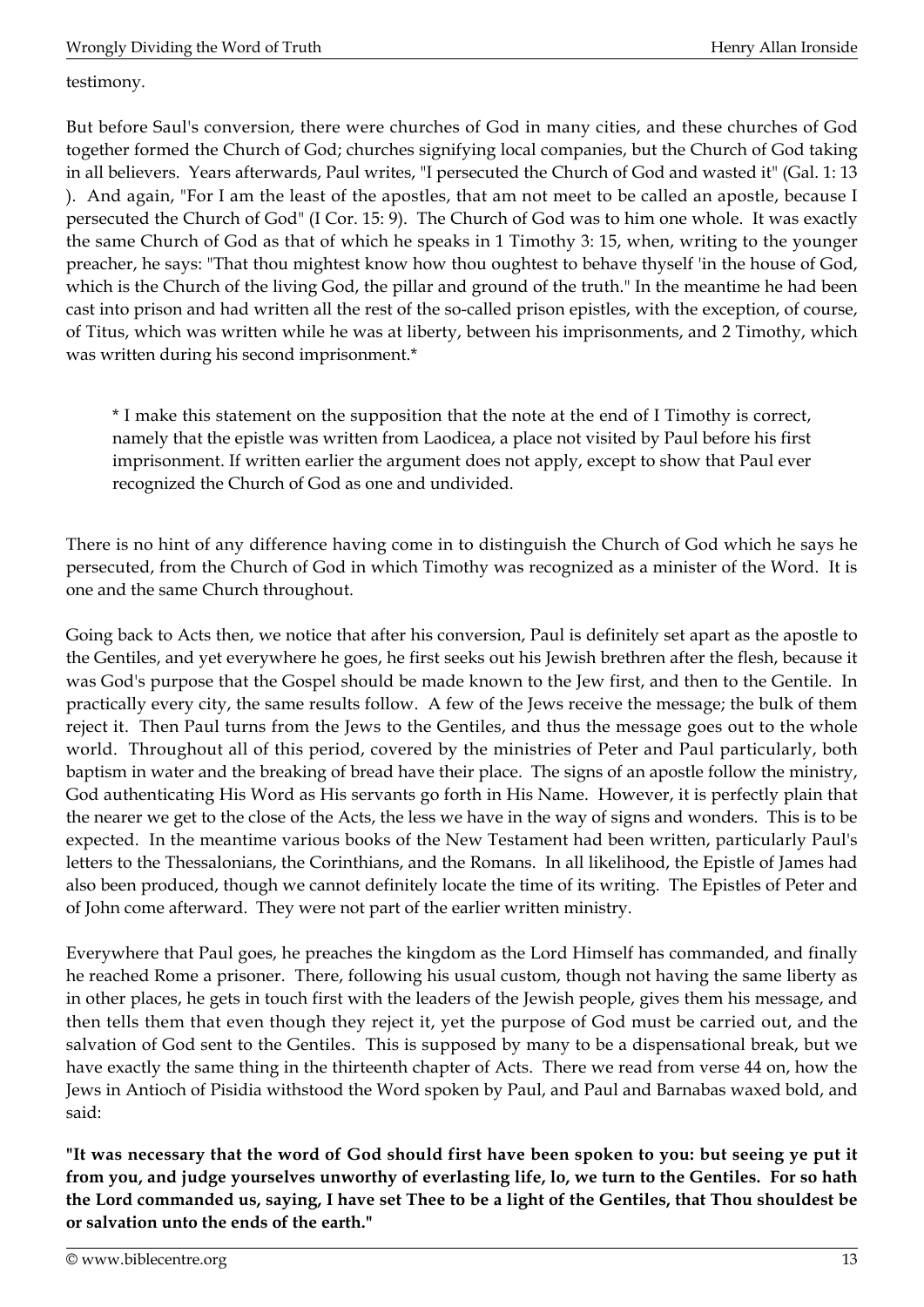I ask any thoughtful reader: What difference is there between this account of Paul's dealing with the Jews, the proclamation of grace going out to the Gentiles, and that found in chapter 28 of this same book? In the light of these two passages, may we not say that if Paul was given liberty, as we know he was, to preach for several years after his first imprisonment, he undoubtedly still followed exactly the same method of proclaiming the Gospel to the Jew first, and then to the Gentiles? It is passing strange that these ultra-dispensationalists can overlook a passage like Acts 13, and then read so much into the similar portion in chapter 28. According to them, as we have pointed out, the dispensational break occurred at this latter time, after which Paul's ministry, they tell us, took an entirely different form. It was then that the dispensation of the mystery was revealed to him, they say, which he embodied in his prison epistles. He was no longer a preacher of the kingdom, but now a minister of the Body. The theory sounds very plausible until one examines the text of Scripture itself.

Let us look at the last two verses of Acts 28:

#### **"And Paul dwelt two whole years in his own hired house, and received all that came in unto him, preaching the kingdom of God and teaching those things which concern the Lord Jesus Christ, with all confidence, no man forbidding him."**

Now observe in chapter one, verse three, our Lord is said to have spoken to His disciples during the forty days of "the things pertaining to the kingdom of God ." In the very last verse of the book, after Paul's supposed later revelation, he is still "preaching the kingdom of God;" certainly the next phrase, "teaching those things which concern the Lord Jesus Christ," implies continuance in exactly the same type of ministry in which he had been engaged before. There is no hint here of something new.

Now let us go back a little. In chapter 20 of the book of Acts, we find the apostle Paul at Miletus on his way to Jerusalem. From there he sent to Ephesus for the elders of the church. We have a very touching account of his last interview with them. Among other things, he says to them:

#### **"I have not shunned to declare unto you all the counsel of God. Take heed unto yourselves and to all the flock over which the Holy Ghost hath made you overseers, to feed the Church of God which He hath purchased with His own blood" (Acts 20:27 ,28).**

And then he commends these elders in view of the coming apostasy, not to some new revelation yet to be given, but "to God and the word of His grace, which is able to build you up and give you an inheritance among all them that are sanctified." Note particularly the breadth of the statement found in verse 27. "All the counsel of God" had already been made known through Paul to the Ephesian elders before he went up to Jerusalem for the last time. There is not a hint of a partial revelation, not a hint of a transitional period, but they already had everything they needed to keep them until the coming of the Lord Jesus Christ.

I venture to say that the better one is acquainted with the book of Acts, the clearer all this will become. It is truly absurd to attempt to make two Churches out of the redeemed company between Pentecost and the Lord's return. The Church is one and indivisible. It is the Church that Christ built upon the rock, namely the truth that He is the Son of the living God. It is the Church of God which He purchased with the blood of His own Son. That Church of God, Saul in his ignorance, persecuted. Of that same Church of God, he afterwards became a member through the Spirit's baptism. In that Church of God, Timothy was a recognized minister, not only before, but after Paul's imprisonment.

In regard to the statement so frequently made that God was giving Israel a second chance throughout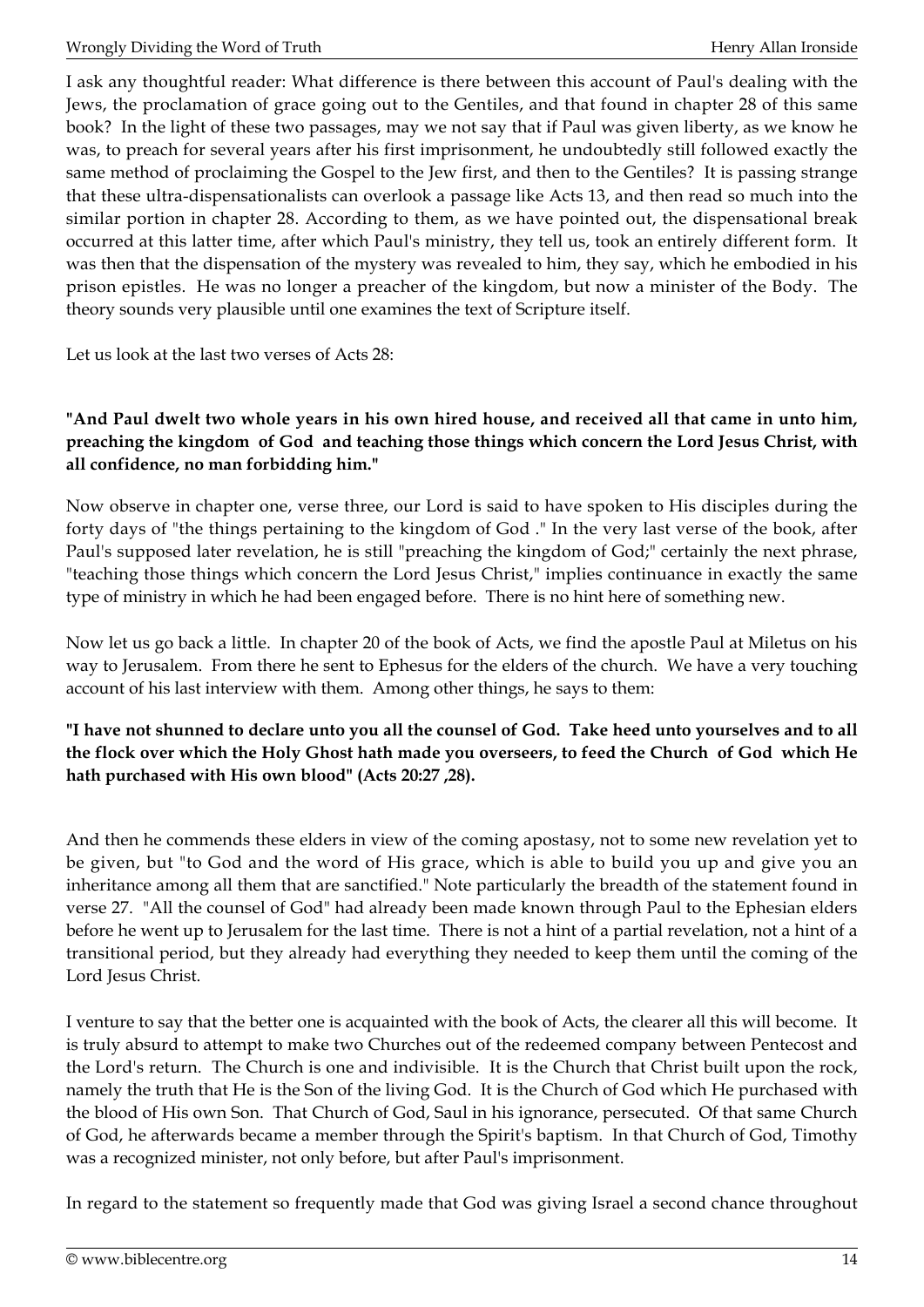the book of Acts, it is evident that there is no foundation whatever for such a statement. Our Lord definitely declared the setting aside of Israel for this entire age when He said, "Your house is left unto you desolate. Ye shall not see Me again until ye say, Blessed is He that cometh in the name of the Lord!" It was after that house was left desolate that the glorious proclamation at Pentecost was given through the power of the Holy Spirit, offering salvation by grace to any in Israel who repented, and to as many as the Lord our God shall call, which, of course, includes the whole Gentile world. Not once in any of the sermons recorded of Peter and of Paul do we have a hint that the nation of Israel is still on trial, and that God is waiting for that nation to repent in this age. On the contrary, the very fact that believers are called upon to "save themselves from that untoward generation" is evidence of the complete setting aside of Israel nationally, and the calling out of a select company of those who acknowledge the claims of the Lord Jesus Christ. By their baptism, they outwardly severed the link that bound them to the unbelieving nation, and thus came over onto Christian ground. To this company, Gentile believers were later added, and these two together constitute the Body of Christ. It is perfectly true that the Body as such is not mentioned in the book of Acts, and that for a very good reason. In this book, we have the record of the beginning of the evangelization of the world, which involves, of course, not the revelation of the truth of the Body, but the proclamation of the kingdom of God, which none can enter apart from the new birth.

A careful study of the epistles, taking particular note of the times at which, and the persons to whom, they were written, will only serve to make these things clearer.

# <span id="page-14-0"></span>**CHAPTER FOUR**

## **When Was the Revelation of the Mystery of the One Body Given?**

IT IS contended by Bullingerites, and others of like ilk, that Paul did not receive the revelation of the mystery of the one Body until he was imprisoned in Rome, 63 A. D. Generally, too, the ground is taken that this revelation was given to him alone, and that the twelve knew nothing of it. Let us see if these assertions will stand the test of Holy Scripture.

We shall turn, first of all, directly to the writings of the apostle Paul, and examine the passages in which he refers to this subject. The first one is found in the Epistle to the Romans which was written, according to the best authorities, in the year A. D. 60, at least three years before Paul's imprisonment, and certainly some time before he reached Rome, as in that letter he tells the Romans that he is contemplating the visit to them, and asks them to pray that it might be a prosperous one. It might seem as though his prayer was not answered inasmuch as he reached Rome in chains, a prisoner for the Gospel's sake. But God's ways are not ours, and we can be sure that in the light of eternity, we shall see that this was indeed one of the most prosperous voyages that anyone ever made. Now in closing this epistle to the Romans, the apostle says in chapter 16, verses 25 to 27:

**"Now to Him that is of power to stablish you according to my gospel, and the preaching of Jesus Christ, according to the revelation of the mystery, which was kept secret since the world began, but now is made manifest, and by the Scriptures of the prophets, according to the commandment of the everlasting God, made known to all nations for the obedience of faith: to God only wise, be glory through Jesus Christ for ever. Amen."**

Here we have the plain statement that Paul's preaching throughout the years had been in accordance with the revelation of the mystery previously kept secret, but at that time made manifest. Moreover, he intimates that it had been already published abroad in writing, for he says, "It is made manifest (not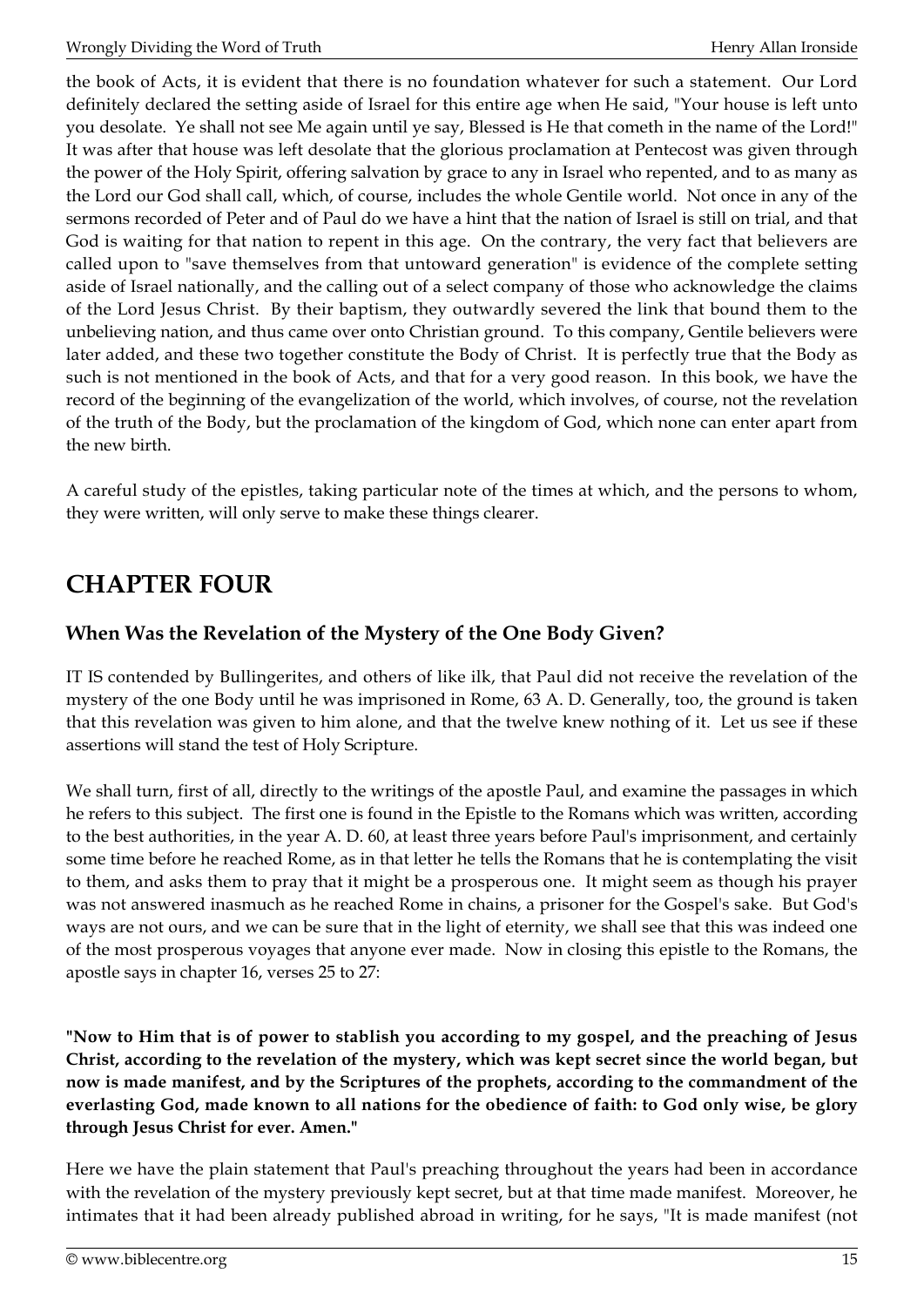exactly by the Scriptures of the prophets, as though he referred to Old Testament prophets, but) by prophetic writings," that is, his own and others. And this proclamation of the mystery had been made known to all nations for the obedience of faith.

Does anyone ask, How can any ultra-dispensationalist dare to say in the face of such a Scripture as this, that the mystery had not been made known and had not been previously preached before Paul was imprisoned at Rome? If a simple believing Christian, he will probably be amazed at the answer. Dr. Bullinger and others who follow him suggest that in all likelihood the last three verses of the Epistle to the Romans were not written by Paul when he sent the letter from some distant Gentile city, but that they were appended to the letter after he reached Rome and received the new revelation. Is this unbelievable? Nevertheless, it is exactly what these men teach. It is higher criticism of the worst type and impugns the perfection of the Word of God. For, even supposing their contentions were true, how absurd it would be for Paul to add these words after he reached Rome, to an epistle purporting to be written before he got there! And how senseless it would be for him to speak while he was in prison, of a Gospel and a revelation which he was supposed to have preached in all the world, if he had never yet begun that proclamation. Needless to say, the contention of Dr. Bullinger is an absolute fabrication. It is the special pleading of a hard-driven controversialist, bound to maintain his unscriptural system at all costs, even to destroying the unity of the Word of God.

Error is never consistent, and even the astute Bullinger has overlooked the fact that earlier in this very epistle, Paul declares the truth of the one Body just as clearly and definitely as he does in Ephesians or any later letter. Notice particularly Romans 12: 4, 5:

#### **"For as we have many members in one body, and all members have not the same office: so we, being many, are one body in Christ, and everyone members one of another."**

Could we have a clearer declaration than this of the truth of the mystery? What ultra-dispensationalist will dare to say that this passage is an interpolation added in after years in order to make Romans fit with Ephesians? God's Word is perfect and always exact. These unspiritual theorists invariably overtook something that completely destroys their unscriptural hypotheses.

When then did Paul get this revelation of the truth of the one Body? He tells us he had been preaching it throughout the world among all nations. The answer clearly is, he received it at the time of his conversion, when he cried in amazement, "Who art Thou, Lord?" and the glorified Saviour answered, "I am Jesus whom thou persecutest." This was the revelation of the mystery. In that announcement our Lord declared that every Christian on earth is so indissolubly linked up with Him as the glorified Head in Heaven, that everything done against one of them is felt by the Head. This is, the mystery-members of His Body, of His flesh, and of His bones.

And moreover, this is in exact accord with certain statements elsewhere made in the book of Acts. For instance, in chapter 5, verse 14, we read:

#### **"And believers were the more added to the Lord, multitudes both of men and women."**

This was before Paul's conversion. Observe it does not simply say that they were added to the company of believers, nor even added to the assembly alone, but they were added to the Lord. This is only by the baptism of the Holy Spirit. Quite in keeping with this, when we turn to chapter 11: 22-24, we read concerning the character and ministry of Barnabas that,

**"He was a good man, and full of the Holy Ghost, and of faith: and much people were added unto the**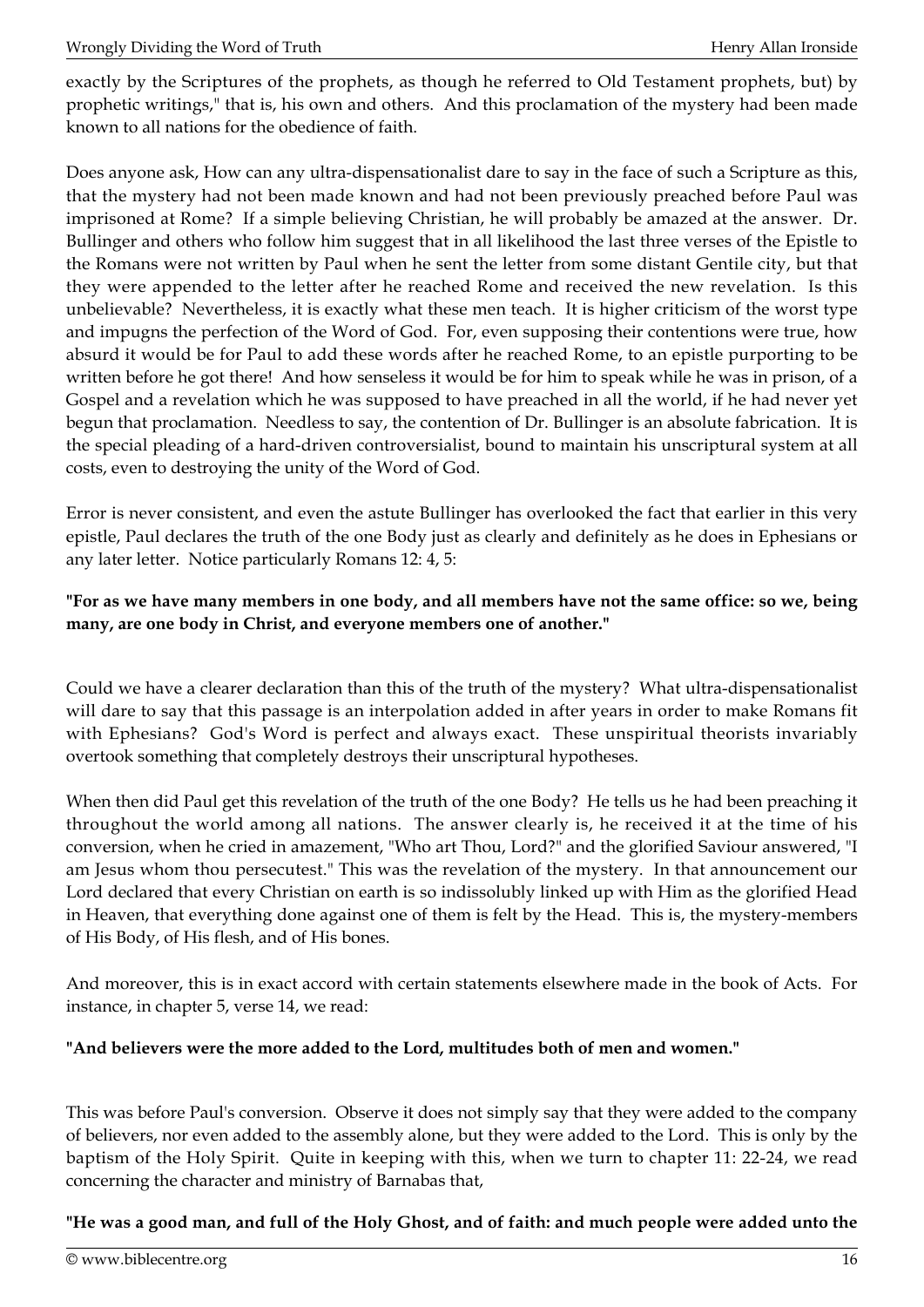#### **Lord."**

Now no one was ever added to the Lord in any other way than by the **baptism of the Holy Spirit.** So that clearly we have the Body of Christ here in the Acts, although the term itself is not used.

When we turn to 1 Corinthians, the only epistle which gives us divine order for the regulation of the affairs of the churches of God here on earth, we have the plain statement of this mystery as we have already seen, in chapter 12: 12-14.

**"For as the body is one, and hath many members, and all the members of that one body, being many, are one body: so also is Christ. For by one Spirit are we all baptized into one Body, whether we be Jews or Gentiles, whether we be bond or free; and have been all made to drink into one Spirit. For the body is not one member, but many."**

It is absurd to say, as these ecclesiastical hobby-riders do, that the Body referred to here is not the same thing as the Body of Ephesians and Colossians. It is a Body made up of those who formerly were Jews or Gentiles, bond or free, but are now all one in Christ. And this Body has been formed by the baptism of the Holy Spirit. In no other way was the Body of Christ brought into existence. Objection has been raised that when the apostle goes on to apply practically the truth of our responsibility as members of the Body in our relation to each other, he uses the illustration of the eye and ear as members of the head, which, they tell us, he could not use if he thought of Christ as the Head of the Body, and was thinking of believers as one Body with Him. But he tells us distinctly in the previous chapter that the Head of every man is Christ. This could only be said of those who were linked with Him in this hallowed fellowship and members of this divine organism. The great difference, of course, between the Body as presented in Corinthians and as in Ephesians is this: the Body in Ephesians embraces all saints living or dead as to the flesh, from Pentecost to the Rapture, whereas the Body in Corinthians embraces all saints upon the earth at any given time. Seen thus in the place of responsibility, it is quite in keeping that the apostle should use the illustration that he does. It is in vain for these ultra-dispensationalists to fight against responsibility.

Recently I overheard a leader among them make this statement: "Whenever you get commandments of any kind, you are on Jewish ground, and you have given up grace." Yet in every epistle of the New Testament, we have commandments and exhortations insisting upon the believer's responsibility to recognize the government of God in this way. Grace and government are not opposing principles, but are intimately linked together. He who refuses the truth of responsibility does not thereby magnify grace, but rather is in danger of turning the grace of God into lasciviousness and becomes practically an antinomian, throwing off all restraint, professing to be saved by grace, but refusing to recognize the claims of Christ.

Coming back then to consider the passage in I Corinthians, we have the truth of the Body clearly set forth, and are shown how it was brought into existence in a letter written at least four years before Paul's imprisonment; and he writes that letter to a group of believers who had been brought to a knowledge of Christ through his preaching some years before. To them he says in verses 2 6, 2 7:

**"And whether one member suffer, all the members suffer with it, or one member be honored, all the members rejoice with it. Now ye are the Body of Christ, and members in particular."**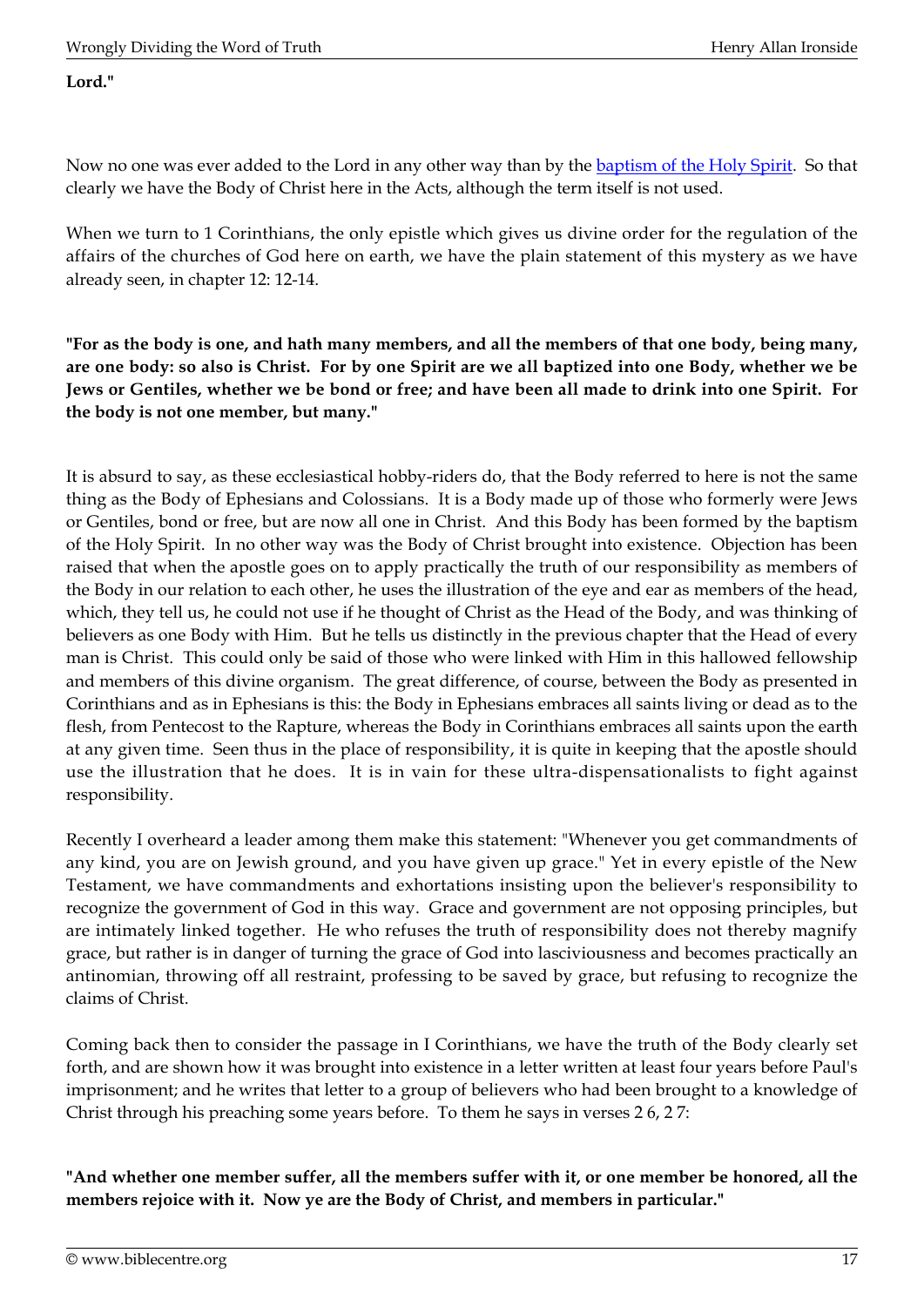Verse 26 only emphasizes what we have referred to above, that here we have the Body in the place of responsibility on earth. Members in Heaven do not suffer. All members on earth do. But it is objected again that in the Greek there is no definite article before the word "body," and therefore the passage should simply read, "Now ye are a Body of Christ," and so we are told this refers only to a local church. This does not touch the question. Every local church in apostolic days was the Body of Christ representatively in that place. It would be so today if it were not for the fact that so many unsaved people have been received into the membership of the local churches. According to the Word of God, there was only the one Body, and in any city where the Gospel had been preached and believed, that Body could be found as a local company.

When we pass on to 2 Corinthians, we find the same precious truth ministered by the apostle long before he was imprisoned at Rome. He tells us, in chapter 5: 16,17:

**"Wherefore henceforth know we no man after the flesh: yea though we have known Christ after the flesh, yet now henceforth know we Him no more. Therefore if any man be in Christ, he is a new creature (or literally, this is a new creation): old things are passed away; behold, all things are become new."**

Could words more plainly set forth the truth of the mystery than these? Old relationships ended and every believer brought into a new place altogether before God, and a new condition, so that Christ is now his Head, and he a member of the new creation. And this was part of the preaching that the apostle had been declaring wherever he went during all the years of his ministry.

We turn next to Galatians, a letter written, according to the best authority we have, a year earlier than Corinthians, and the ultra-dispensationalists are very sure that when Paul speaks of being baptized into Christ in this letter, there can be no reference to water baptism, but that he refers solely to the baptism of the Holy Spirit. I am not in agreement with them on this; but allowing for the moment that they are correct, then notice where it puts their theory. Note carefully chapter 3: 26-29:

**"For ye are all the children (sons) of God by faith in Christ Jesus. For as many of you as have been baptized into Christ have put on Christ. There is neither Jew nor Greek, there is neither bond nor free, there is neither male nor female: for ye are all one in Christ Jesus. And if ye be Christ's then are ye Abraham's seed, and heirs according to the promise."**

Here again we are distinctly told that all the children of faith, Abraham's seed spiritually, are sons of God, and that all such as have been baptized into Christ have put on Christ, and that in Christ there is neither Jew nor Greek, nor any of the other distinctions according to nature, but all are one in Him. Is there anything in the revelation of the mystery as given in Ephesians or Colossians that goes beyond this? It is a clear definite statement of the absolute unity in Christ of those who before their conversion occupied different positions here on earth, some being Jews, some Gentiles, some free men, some slaves, some men, some women, but every distinction now obliterated in the new creation.

If any are foolish enough to object, as some have, that Abraham's seed is altogether different from the Body of Christ, then we turn to Ephesians itself, the epistle which they claim, above all others supports their unscriptural theory, and find their entire position is there completely disallowed. In the first chapter of this glorious epistle, the apostle reminds the Ephesians of things that they have learned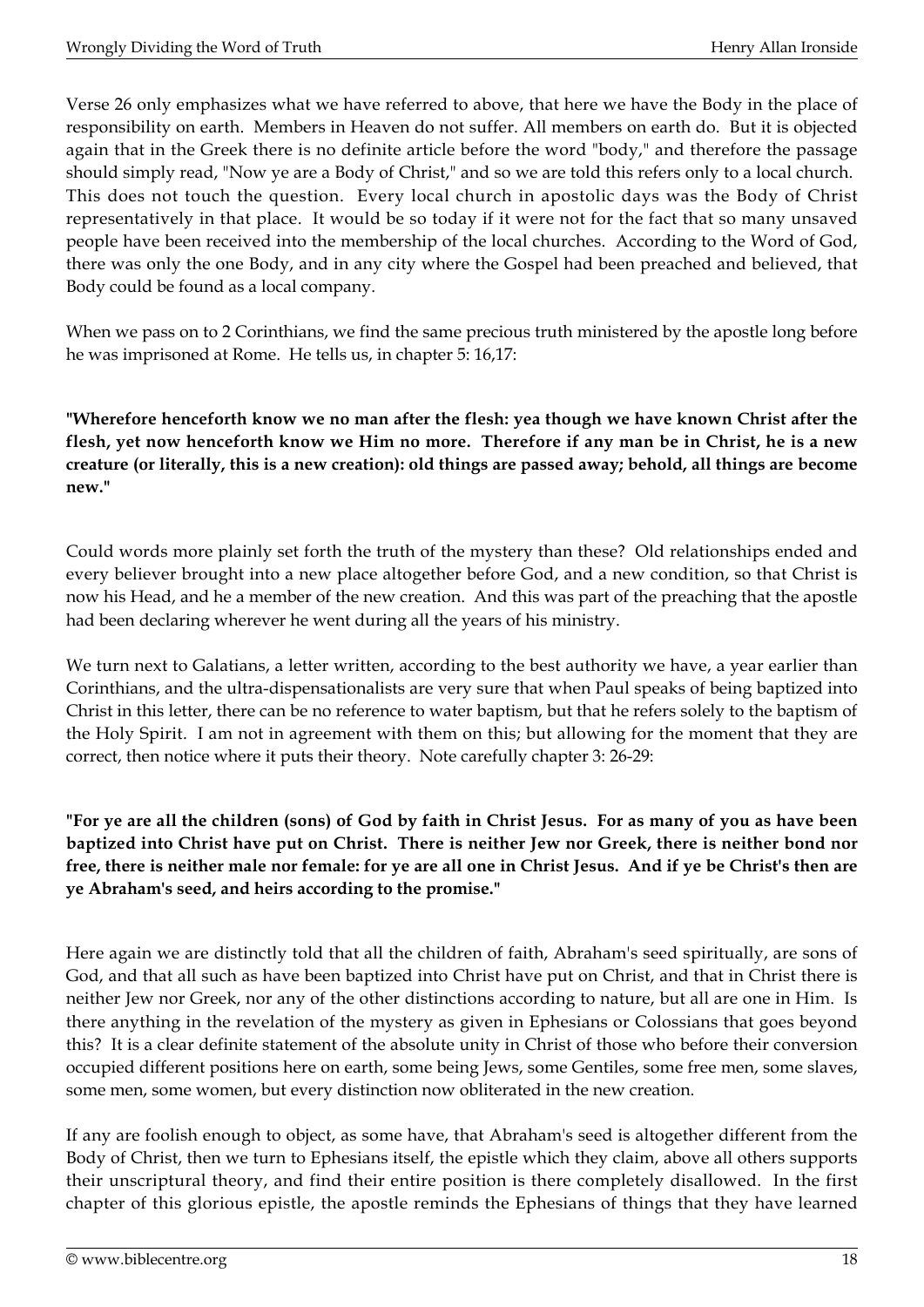through his ministry in days gone by. There is no hint that he is opening up to them something new, but he simply puts down in writing for permanent use, precious things already dear to them. He reminds them that they have been blessed with all spiritual blessings in the heavenlies in Christ; that they have been chosen in Him before the foundation of the world in order that they might be holy and without blame before Him; that in love, He has predestinated them unto the place of sons by Christ Jesus, having taken them into favor in the Beloved. Theirs is redemption through His blood, sins all forgiven according to the riches of His grace, and to them He has abounded in all wisdom and prudence, having made known the mystery of His will according to His good pleasure, which He hath purposed in Himself (see vers. 3-9). He points them on to the full consummation of this mystery when in the administration of the completed seasons, that is, the last dispensation, He will head up in one all things in Christ, both heavenly and earthly, and He reminds them that we have already obtained an inheritance in Him, being predestinated according to the purpose of Him who worketh all things according to the counsel of His own will. We need to notice the pronouns used in verses 12 and 13. He first speaks of converts from Israel, when he says, "That we should be to the praise of His glory, who first trusted in Christ." Then he refers to the Gentiles, such as these Ephesians had been, when in the next verse he says:

#### **"In whom ye also trusted, after that ye heard the word of truth, the gospel of your salvation: in whom also after that ye believed, ye were sealed with that Holy Spirit of promise which is the earnest of our inheritance until the redemption of the purchased possession, unto the praise of His glory."**

Now observe carefully, he is far from intimating that he is at this time unveiling something of which they had never heard before. He carries them back in memory to the hour of their conversion, and declares that these things were true of them then. And, because of this, he prays that they may have deeper understanding, not of new truth about to be revealed, but of blessed and wonderful things already made known. In the second chapter, he deals specifically with the new creation, reminding them in verse 12 that they in time past were Gentiles who were called uncircumcision, and were in themselves without Christ and aliens from the commonwealth of Israel, strangers from the covenants of promise, having no hope and literally atheists in the world. But now they have been made nigh by the blood of Christ. The result is that they became members of that same Body into which their converted Jewish brethren had already been assimilated. Notice carefully verses 14-18:

**"For He is our peace, who hath made both one, and hath broken down the middle wall of partition between us: having abolished in His flesh the enmity, even the law of commandments, contained in ordinances; for to make in Himself of twain one new man, so making peace; and that He might reconcile both unto God in one body by the cross, having slain the enmity thereby: and came and preached peace to you which were afar off, and to them that were nigh. For through Him we both have access by one Spirit unto the Father."**

The distinction between Jew and Gentile was abolished in the cross, not after Paul's imprisonment in Rome. From that time on all who believed were brought into the **Body of Christ** through the one Spirit of verse 18. What were the means used to effect this? The preaching recorded in the book of Acts, for it is only that to which he can possibly refer, when he says (vers. 16,17):

**"That He might reconcile both unto God in one body by the cross, having slain the enmity thereby, and came and preached peace to you which were afar off, and to them that were nigh."**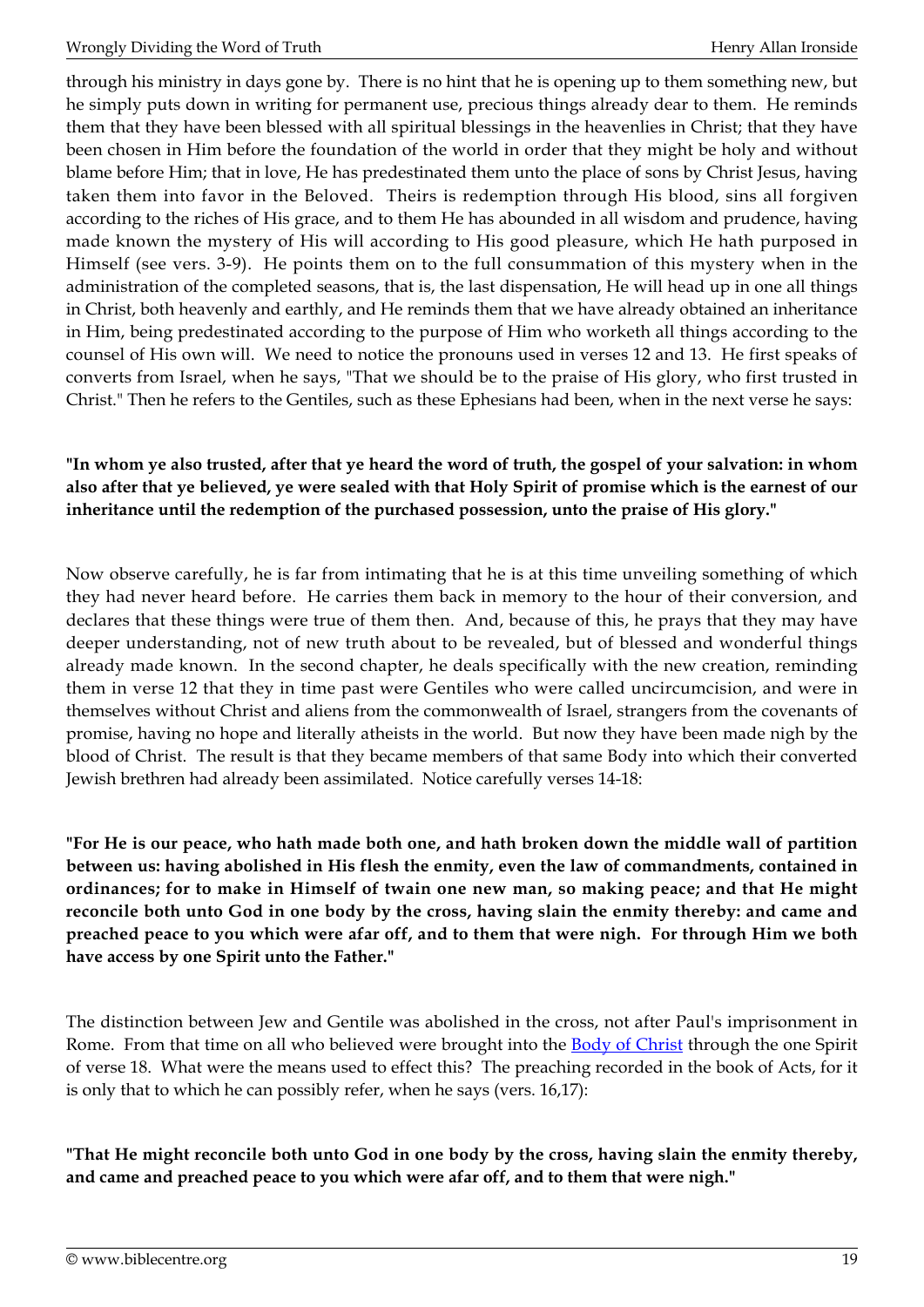It was necessary that the message should first go to them that were nigh, as it did in the early chapters of Acts, and then to those that were afar off; but the result of that preaching was that all who believed were reconciled to God in one Body.

In the last four verses of the chapter he shows the unity of the Church from the beginning. The Church is the household of God. It is also a great building, and he declares:

**"Now therefore ye are no more strangers and foreigners, but fellow-citizens with the saints, and of the household of God; and are built upon the foundation of the apostles and prophets (New Testament prophets, of course), Jesus Christ Himself being the chief corner stone; in whom all the building fitly framed together groweth (note the tense; it is not yet completed, it is still in process of construction, but it is growing) unto an holy temple in the Lord; in whom ye also are builded together for an habitation of God through the Spirit."**

How blind must he be who can see in such a passage as this, disassociation of the Ephesian saints from the work which God began at Pentecost! They are builded into the same temple and rest upon the same foundation.

This is made even clearer in the next chapter, where Paul gives us probably the fullest information concerning the one Body that we have anywhere in the New Testament, and, therefore, we must devote considerable time and space to it. First, he tells us that he was a prisoner of Jesus Christ because of the Gentiles, and he explains that in the next few verses. It was his devotion to the revelation of the mystery which is part of the dispensation of the grace of God, that resulted in his imprisonment. He did not get this dispensation after he was in prison. Then he insists that this revelation was not made in previous ages unto the sons of men, that is, it was not made known in Old Testament times. But he tells us it is "now revealed unto His holy apostles and prophets by the Spirit." Now if I believed in over-emphasis as some do, I should like to print these words in very bold type, but to do so would be an insult to the intelligence of my readers. I simply desire to ask their most careful attention to these words. The Bullingerites tell us that the mystery was only made known to the apostle Paul, not to other apostles. The apostle himself tells us here that "it is now revealed unto His holy apostles and prophets." Note not only the plural, but that others besides apostles had this revelation. How utterly absurd would words like these be if he were referring to something that had just been secretly made known to him! But is it true that other apostles and prophets had already known if the mystery? It is. This he declares in these words. What is that mystery? Verse six is the answer.

#### **"That the Gentiles should be fellow-heirs, and of the same Body, and partakers of His promise in Christ by the gospel."**

Thus they too become Abraham's seed, because they are children of faith.

The mystery then is not simply centered in the term "Body," but whatever expression may be used, the mystery is that during the present age all distinction between believing Jews and believing Gentiles is done away in Christ. Was this mystery made known by other servants besides the apostle Paul? It was. The apostle John makes it known in his account of our Lord's ministry as given in the tenth chapter of his Gospel. There we read that the Lord Jesus, as the Good Shepherd, entered into the sheepfold of Judaism to lead His own out into glorious liberty. And cryptically He adds,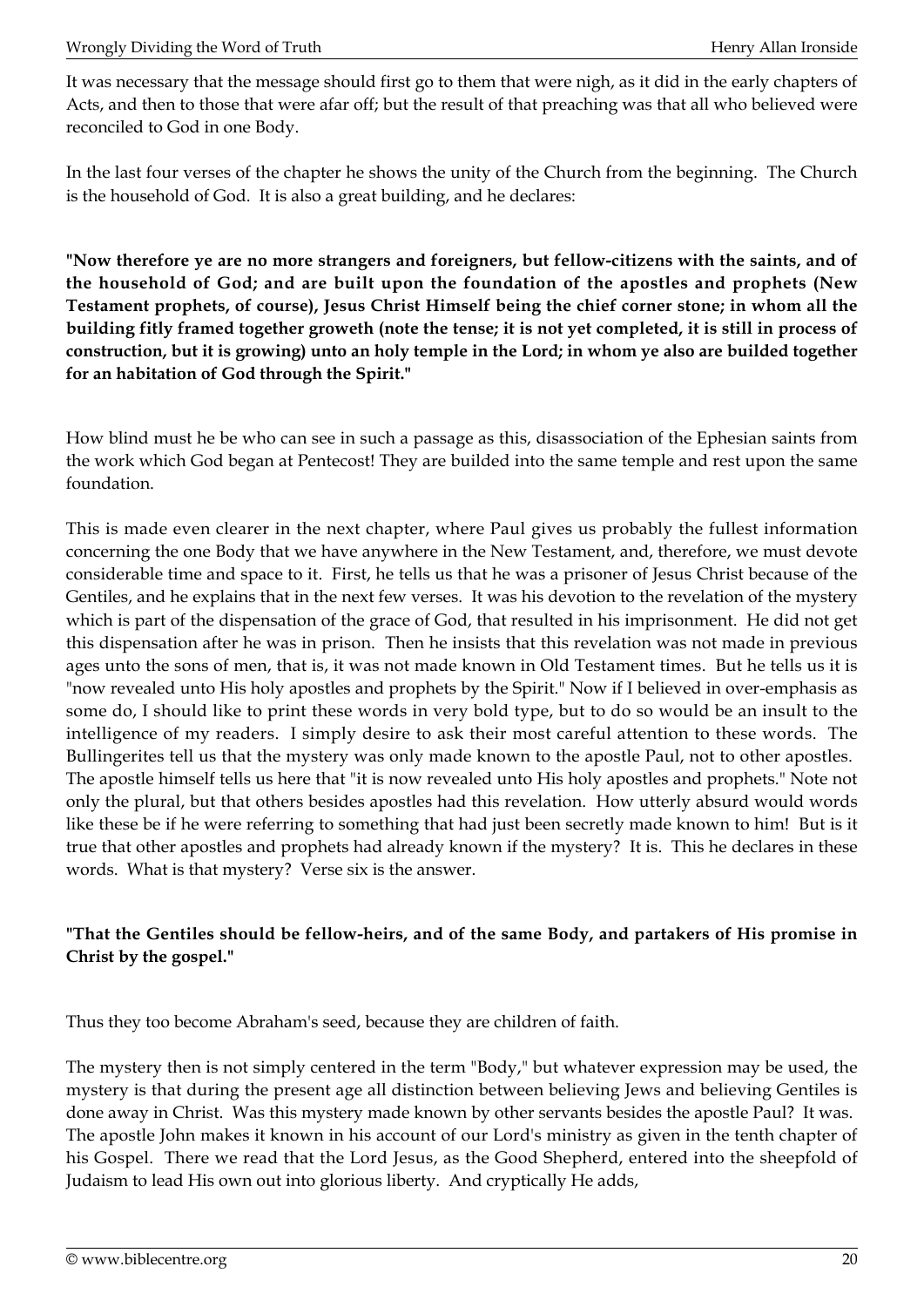#### **"Other sheep I have which are not of this fold. Them also I must bring, and there shall be one flock and one Shepherd."**

This is perhaps the earliest intimation of the mystery that we have. It was not committed to writing, of course, until some years after the epistle to the Ephesians was written. But it shows us that John, as an apostle of the Lord Jesus Christ, had received the revelation of the mystery even before the apostle Paul did.

Then what of the apostle Peter? We dare to say this same mystery was made known to him on the housetop of Simon's residence in Joppa, when he had the vision of the descending sheet from Heaven and saw in it all manner of beasts and creeping things, and heard the word from Heaven,

#### **"What God hath cleansed call thou not common,"** or unclean.

This was to him an intimation that in Christ the distinction between Jew and Gentile was henceforth to be done away, and he makes it perfectly clear that this was his conviction when he stood up to preach in the household of Cornelius (Acts 10: 34 to end). Moreover, his epistles emphasize the same fact, though not in the full way that those of the apostle Paul do. John and Peter are apostles. Are there any prophets who give evidence of having in measure at least understood this truth? The greatest of all the New Testament prophets is Luke himself, and in his book of the Acts, the mystery is plainly made known, though not taught doctrinally. We see God working in grace to unite Jew and Gentile into one Body.

Turning back to Ephesians three, we find in verse seven that the apostle tells us that he was made a minister according to the gift of the grace of God for the very purpose of making known this mystery. He says in verses eight and nine,

**"Unto me, who am less than the least of all saints, is this grace given, that I should preach among the Gentiles the unsearchable riches of Christ; and to make all men see what is the fellowship of the mystery, which from the beginning of the world hath been bid in God, who created all things by Jesus Christ."**

This had been his great responsibility throughout the years. Because of this, he had suffered bitter persecution, on account of which he was even then in prison, but he is the more concerned that after his death there should be left on record such a full statement of this truth that no one could lose sight of it.

# <span id="page-20-0"></span>**CHAPTER FIVE**

## **Further Examination of the Epistles**

PASSING over for the present the Apostle Paul's presentation of the sevenfold unity of Christianity in Ephesians 4, and his identification of the Body and the Bride in chapter 5, which we shall discuss later, we turn now to others of the prison epistles to see if we can find the slightest intimation of a new revelation given after Paul reached Rome. Unquestionably, Philippians was written during the Roman imprisonment. But we search its four precious chapters in vain for the least suggestion that he has received anything new to unfold. In chapter 1, where he presents Christ as the believer's life, he shows how thoroughly the evangelistic spirit had taken possession of him, so that even in his prison-cell he was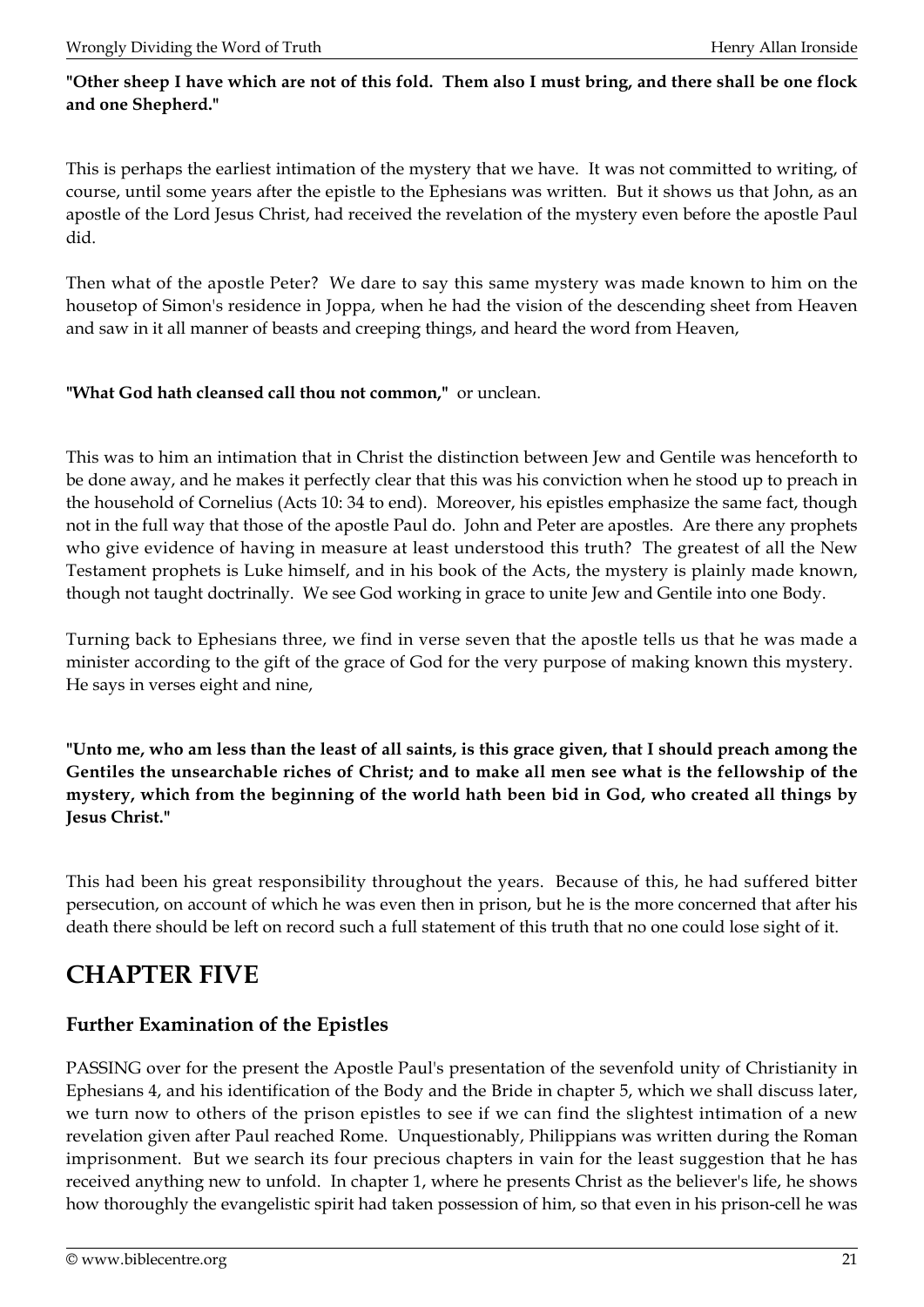rejoicing that Christ was being preached whether in pretence or in truth, and his own desire is that this same Christ may ever be magnified in his body, whether in life or in death. He urges the saints to stand fast in one spirit contending for the very faith which he had already made known to them.

There is not a hint that he has now something new to reveal; that is, that the old dispensation to which they had hitherto belonged had come to a close, and that a new one had begun. In chapter 2 he dwells on Christ as our Example, and shows how he himself and Timothy and Epaphroditus during the years had sought to follow in Christ's steps, and this is still before his soul. In the third chapter he recounts his past experiences and self-confidence in the old days before be was saved, and then shows how the change was brought about by a sight of the risen Christ. From that moment on, he counted all things as loss for the One who had won his heart, and he was pressing on toward the mark for the prize of the calling of God on high in Christ Jesus. He calls upon them whom he designates as "perfect" to be thus minded. "Perfect" here means "mature," or we might even say well-rounded, or well-balanced. Nothing is needed to give them this perfection in addition to what they already had. Surely, if anywhere, this was the place to show them that hitherto they were but babes, and had only received an initial revelation, but that now he had something for them of an altogether new character which would perfect them in Christ. But there is no word of any such added truth. Nor yet in the last chapter where he exhorts to unity and peace among themselves. May we not say that Paul is singularly amiss in not sharing with his old converts at Philippi the new revelation he had received, if such a thing were really true?

But it was not true: - all the reasoning of the ultra-dispensationalists to the contrary notwithstanding; for when we turn over to Colossians we find him once more reiterating the same truths he had proclaimed for a generation. He shows that two ministries had been committed to him from the first. He had been made a minister of the Gospel. That Gospel has been preached in all the creation which is under heaven. He had also been made a minister of "the mystery which hath been hidden from ages and generations, but now," he says, "is made manifest to His saints: to whom God would make known what is the riches of the glory of this mystery among the Gentiles; which is Christ in (or, among) you, the hope of glory: whom we preach, warning every man, and teaching every man in all wisdom; that we may present every man perfect in Christ Jesus: whereunto I also labor, striving according to His working, which worketh in me mightily" (Col. 1: 26-29).

Let it be carefully observed that he is here covering his entire ministry. He had no such opportunity to preach to multitudes while he was in his Roman, or as some think, his Caesarean prison at the time he wrote this epistle. But he tells us what had characterized his ministry throughout the years. Other saints there were whom he had not met personally, as well as those at Colosse. He thinks of the Laodicean believers, and he longs that they all may be brought into the knowledge of this mystery. But it is not something new. It is that which has ever characterized his teaching.

The Epistle of Titus is not of course a prison epistle at all, but it was written later than any of those that are so designated, excepting Second Timothy. In this letter Paul instructs the younger preacher, Titus, as to the divine order for local churches, the work of a true pastor, and the testimony committed to the servants of God. Surely here, if anywhere, we should expect him to put before Titus the fact that the "transitional period" has now come to an end and Titus must ring the changes as the ultradispensationalists do to-day, on "body truth," "closed doors," "Jewish Gospels," "Kingdom Age," etc., etc., ad nauseam. But, no; none of these terms so frequently used and played upon until one is wearied, are suggested to Titus. He is simply to go on preaching and teaching the very same things that have been taught during his earlier association with the Apostle Paul.

The brief letter to Philemon we may pass over, as we would hardly expect to find anything doctrinal in it; and yet even here if Paul's heart were throbbing with the joy of some absolutely new opening up of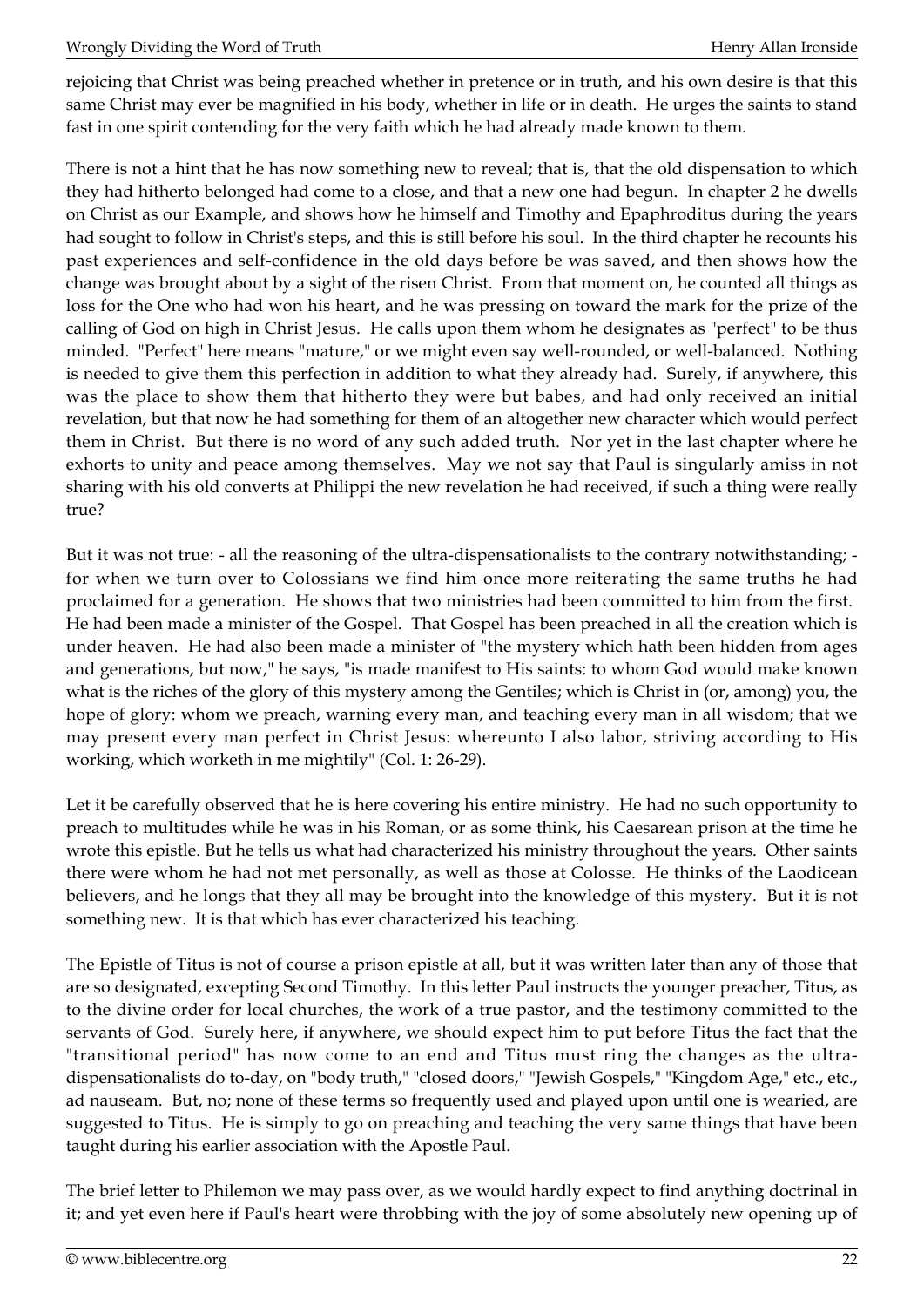truth, we would almost wonder how be could help saying a word about it, at least to his friend Philemon.

Hebrews was undoubtedly written very shortly before the apostle's martyrdom, granting that it is from the pen of Paul. That this is so, I have tried to make clear in my book on the Epistle to the Hebrews, and I shall not attempt to go into it now. But in any case, it was undoubtedly written very shortly before the destruction of Jerusalem, and here if anywhere, one might expect these Hebrew believers to be told that the "kingdom age" is now over, "the transition period" has now been finished, and it is for them to accept the new revelation of "body truth." But we search in vain for anything of the kind. It is simply a normal presentation of the precious things of Christ, showing how completely Old Testament types have had their fulfilment in Him and His finished work, and that all who believe now come under the blessings of the new covenant.

Probably later than Hebrews is the second letter to Timothy. It was penned during Paul's second imprisonment, very shortly before his death. As this occurred in A. D. 66 or 67, we may see how far along we have come and still no mention of any new revelation. So far as the truth that is dealt with is concerned, Second Timothy might have been written any time before the first imprisonment. It is in perfect harmony with all the apostle's previous ministry.

But now there are other Epistles to be considered. We have already seen that Paul makes no claim to being the sole depository of the revelation of the mystery. He says it was made known to Christ's holy apostles and prophets by the Spirit, and so we turn to consider the writings of other apostles and prophets asking, "Have we in them any intimation of a new revelation after Paul went to Rome ?"

We may dismiss the Epistle of James as not touching on this question. It is addressed definitely to the twelve tribes scattered abroad, and is God's last word, as it were, to those of Israel who were still more or less linked in spirit to the synagogue. Bullingerites generally tell us that James was the first epistle to be written but this is absurd on the face of it. It is quite evident that James is a corrective epistle. It must have been written after the doctrine of justification by faith, as proclaimed by Paul, had been widely preached, for James writes to check those who were abusing that doctrine and using it as an occasion for the flesh. No one can read chapter 2 thoughtfully without seeing that it is based upon, and has in view throughout, Paul's teaching in Romans 4. James does not contradict Paul in the slightest degree, but he does show that there is another justification than that of which Paul speaks. The great apostle to the Gentiles deals particularly with justification by faith before God. James, the apostle to the twelve tribes, emphasizes justification by works before men.

First Peter was probably written before Paul's second imprisonment. Second Peter was certainly written afterwards, and all of Paul's letters were already in circulation when this epistle was penned. Note Peter's own words: "And account that the long-suffering of our Lord is salvation; even as our beloved brother Paul also according to the wisdom given unto him hath written unto you; as also in all his epistles, speaking in them of these things; in which are some things hard to be understood, which they that are unlearned and unstable wrest, as they do also the other Scriptures, unto their own destruction" (2 Pet. 3: 15, 16). It is impossible to understand these verses excepting in the light of the fact that all the Epistles of Paul were already in circulation. Does Peter then tell us that a new dispensation had come in, and that the middle wall between Jew and Gentile having now for the first time been broken down and the one Body formed, the believers to whom he writes, who were of Jewish extraction, are to recognize this new revelation? Not at all. Peter has never heard of any such thing. He puts Paul's writings on the same plane as the other Scriptures, but warns against the danger of misunderstanding, and so wresting them.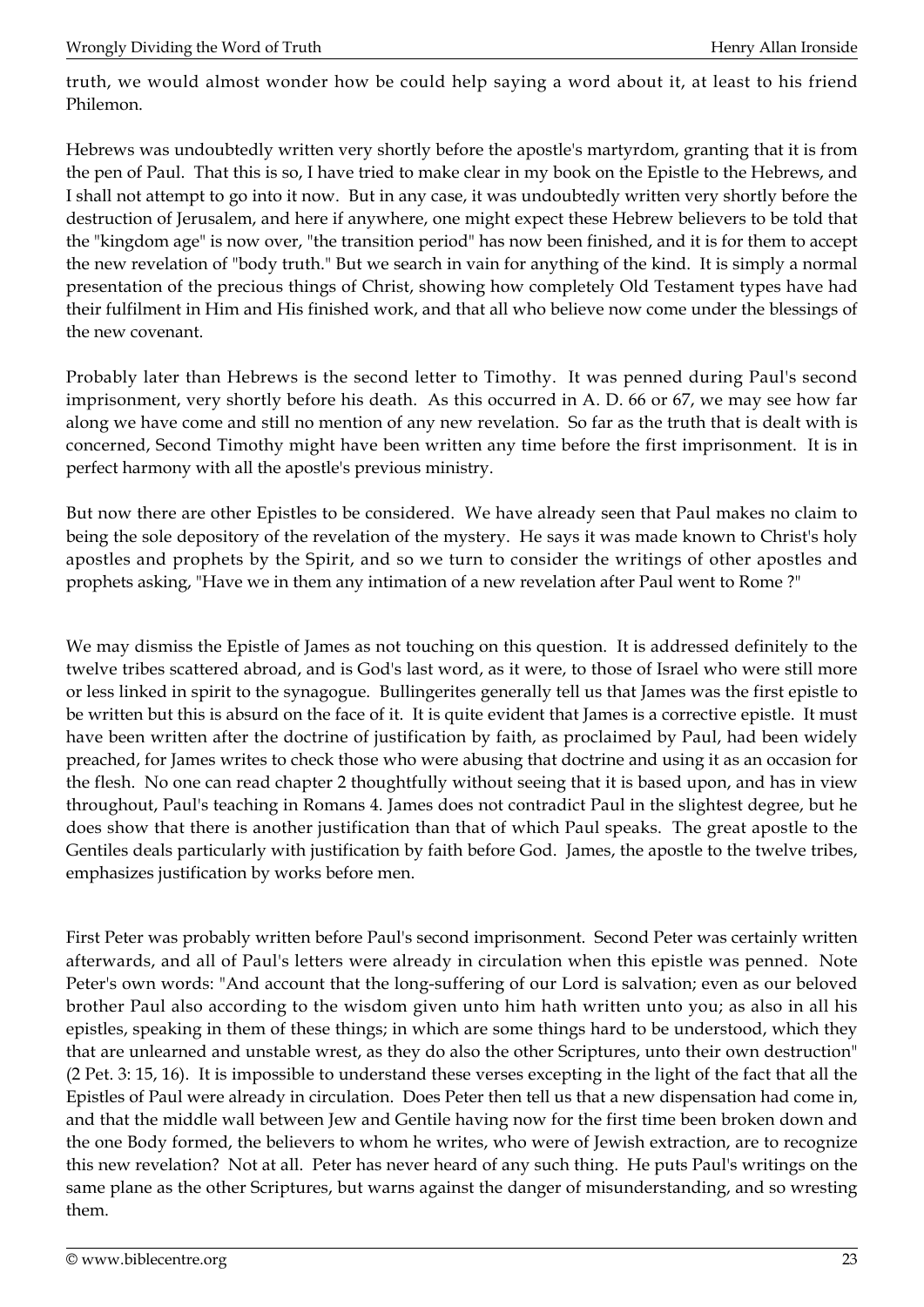Long years after all the other apostles had gone home to heaven, we find the aged John still preserved in life and caring for the churches of God. According to apparently reliable Church History, he made his home in Ephesus, and moved about in old age among the other churches mentioned in the first three chapters of the Book of the Revelation, those churches which the Bullingerites declare never existed in the past but are still to arise as Jewish Assemblies in the Great Tribulation! Could anything be much more grotesque?

John's Epistles were written, according to the very best authority we have, some time in the last decade of the first century of the Christian era. Weigh this well. Paul had been in heaven for nearly thirty years. John was an inspired apostle, and surely would know, if any one did, of the new revelation and its importance. But we search his letters in vain for the least reference to anything of the kind. In fact, we find the very opposite. False teaching had come in, and he writes to garrison the hearts of the saints against it. In order to do this, he refers them back to that which was from the beginning, namely, to the teaching of our Lord Jesus Christ Himself and His apostles, as a careful reading of his first Epistle makes abundantly clear. There is not the slightest basis for the thought that a fuller unfolding of truth had been vouchsafed to Paul and others about thirty years after Christ's ascension. It is the message that they had heard from the beginning which he again commends to them.

Let us imagine the late Dr. Bullinger, or some of his lesser satellites, living, not in the twentieth century, but in the closing days of the first century of the Christian era. Filled with their ideas of a new revelation given to Paul in prison, can you by any stretch of the imagination think of them writing epistles or treatises in which no reference whatever is made to the supposedly new doctrines? The fact of the matter is that these men today can scarcely open their mouths without speaking of these things. No matter what text they begin to expound, they almost invariably wind up with something about their system of rightly dividing the Word of Truth, and the importance of making the fine distinctions which they imagine they see in the Word. Yet inspired men like Peter and John, and without particularly going into it, we may add Jude, can expound and apply the Truth of God in the fullest possible way without any reference to anything of the kind. What is the only legitimate conclusion? It is that this whole ultradispensational system is an idle dream unsupported by the testimony of the inspired writings.

Error is never consistent. It always over-emphasizes some point generally unimportant and fails to recognize other things of great importance. Heresy is simply a school of opinion in which something is particularly pressed out of proportion to its logical place. Who would dare to say that this system we have been attempting to refute is not therefore heretical? Mark, I do not mean to class it with what Peter calls "damnable heresies," but it is certainly schismatic, and its votaries constitute a special school of opinion within the professed Church of God , a school that attaches great importance to something which after all is not evident to the vast majority of devoted and godly believers. That the effect of this can only be division and harmful, is not only self-evident, but has been abundantly manifest in many places. The Holy Spirit says, "A man that is an heretic after the first and second admonition reject; knowing that he that is such is subverted, and sinneth, being condemned of himself" (Titus 3: 10, 11). This is as certainly the Word of God as anything else revealed in the Scripture of Truth.

# <span id="page-23-0"></span> **CHAPTER SIX**

## **Is the Church the Bride of the Lamb?**

ONE of the first positions generally taken by the ultra-dispensationalists is that it is unthinkable that the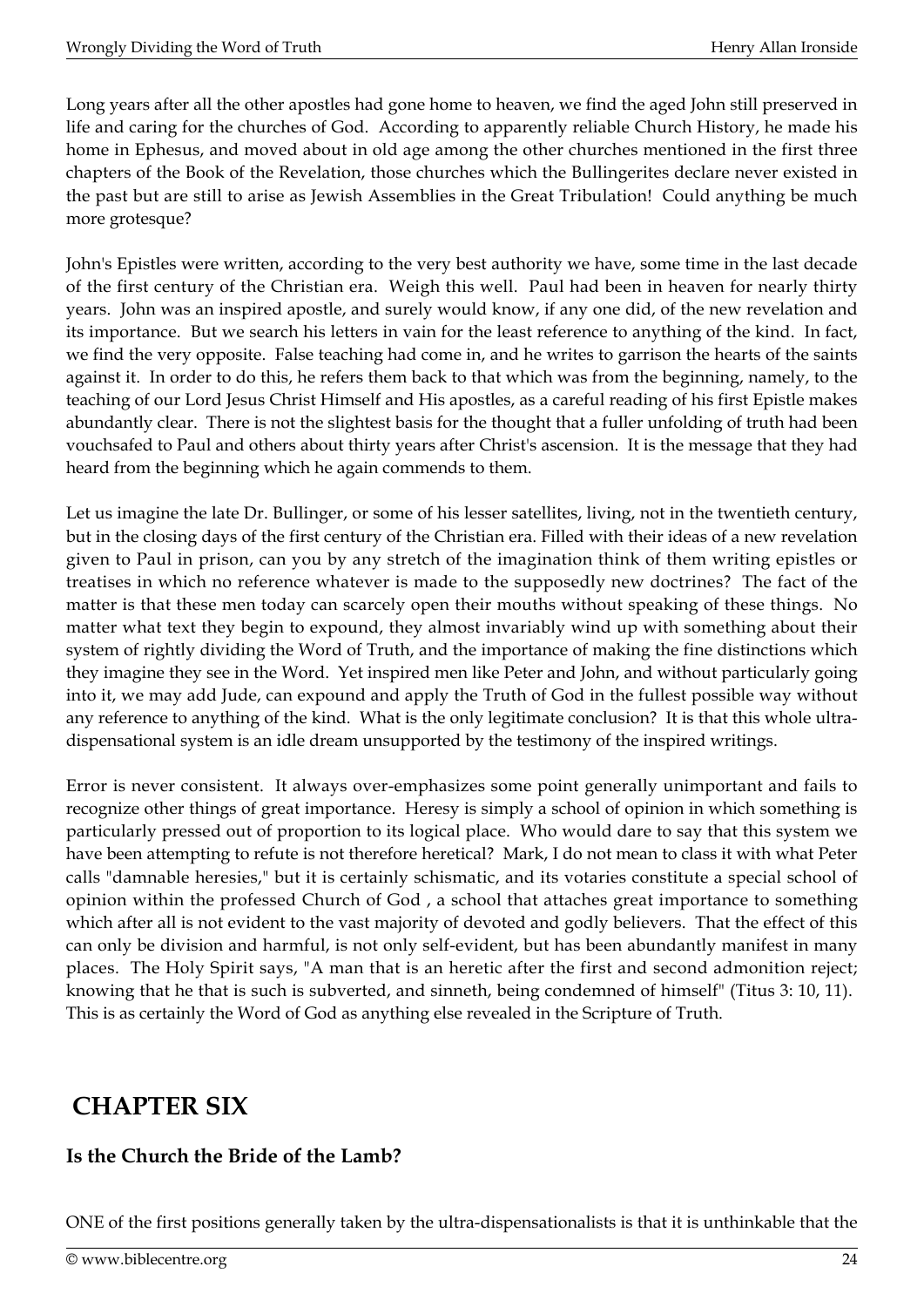Church should be the Body of Christ, and yet at the same time be identified with the Bride of the Lamb. They insist that there is a mixing of figures here which is utterly untenable. How, they ask with scorn, could the Church be both the Bride and a part of the Body of the Bridegroom? Some even go farther and suggest that Christians who all down through the centuries have had no difficulty as to the two figures (recognizing the fact that they are figures, and therefore that there need be no confusion in thought when it comes to harmonizing both), are actually guilty of charging Deity with spiritual polygamy! I would not put such an abominable thought in writing, but it is their own expression which I have heard again and again. They point out, what all Bible students readily admit, that in the Old Testament, Israel is called the bride and the wife of Jehovah. "Then," they exclaim, "how can the Lord have two wives without being guilty of the very thing that He Himself condemns in His creatures here on earth?"

In view of such absurd deductions, it will be necessary to examine with some care just how these figures are used. In the first place, we find God using a number of different figurative expressions in speaking of Israel. He declares Himself to be their Father, that is, the Father of the nation, and Israel is called His son. "Out of Egypt have I called My son" (Hosea 11: 1), and, "Let My son go, that be may serve me" (Exod. 4: 23). In other places similar expressions are used, and yet the prophets again and again speak of Israel as the wife of Jehovah, and the later prophets depict her as a divorced wife because of her unfaithfulness, some day to be received back again, when she has been purged from her sins. But it is important to see that a divorced wife can never again be a bride, even though she may be forgiven and restored to her wifely estate. What incongruity do we have here if we are to interpret Scripture on the principle of the Bullingerites. Here is a son who is also a wife. What utter absurdity!

Then again we have Israel depicted as a vine. "God brought a vine out of Egypt " (Ps. 80: 8), and, " Israel is an empty vine; he bringeth forth fruit for himself" (Hosea 10: 1). In many other places, the same figure is used. Elsewhere we have this favored nation spoken of as the priests of the Lord, occupying a special position throughout all the [millennium,](http://biblecentre.org/content.php?mode=8&cat=13) as though they were intermediaries between the Gentiles and Jehovah Himself. Other similitudes are used, but these are enough to show that there is no attempt made in Scripture to harmonize every figure. Each one is used as suits God's purpose for the moment. So the nation which at one time is viewed as a son is seen on another occasion as a vine, and elsewhere as a wife, and again as a nation of priests.

This being so in connection with Israel , why need we be surprised if a similar diversity of terms is used in connection with the Church? When our Lord first introduces the subject of the new order, He speaks of the Church as a building: "Upon this rock I will build My Church" (Matt. 16:18 ). The apostle Paul views the Church in the same way in 1 Corinthians 3: 9, 10), "I have laid the foundation, and another buildeth thereon. Ye are God's building." Again in Ephesians 2: 19-22: "Now therefore ye are no more strangers and foreigners, but fellow-citizens with the saints, and of the household of God: and are built upon the foundation of the apostles and prophets, Jesus Christ Himself being the chief corner stone; in whom all the building fitly framed together groweth unto an holy temple in the Lord: in whom ye also are builded together for an habitation of God through the Spirit." In regard to this passage, please take note that if the Bullingerites are correct, we have here a building suspended in the air with a great gap between the foundation and the superstructure; for this building is said to rest upon the foundation of the apostles and prophets, but according to the views of those we are discussing, we must separate in a very definite way the New Testament apostles and prophets of the book of Acts from the Ephesian church, which is supposed to be a different company altogether. The absurdity of this becomes the more apparent as we see how we would have to do damage to the picture of the building as used here by the apostle Paul. The fact is the Church of Acts and that of the prison epistles is one and indivisible. In I Timothy 3: 15, he speaks of "the house of God, which is the church of the living God, the pillar and ground of the truth." The apostle Peter looks at the Church in exactly the same way, as a company of living stones built upon the Living Stone, our Lord Jesus Christ (1 Pet. 2: 5).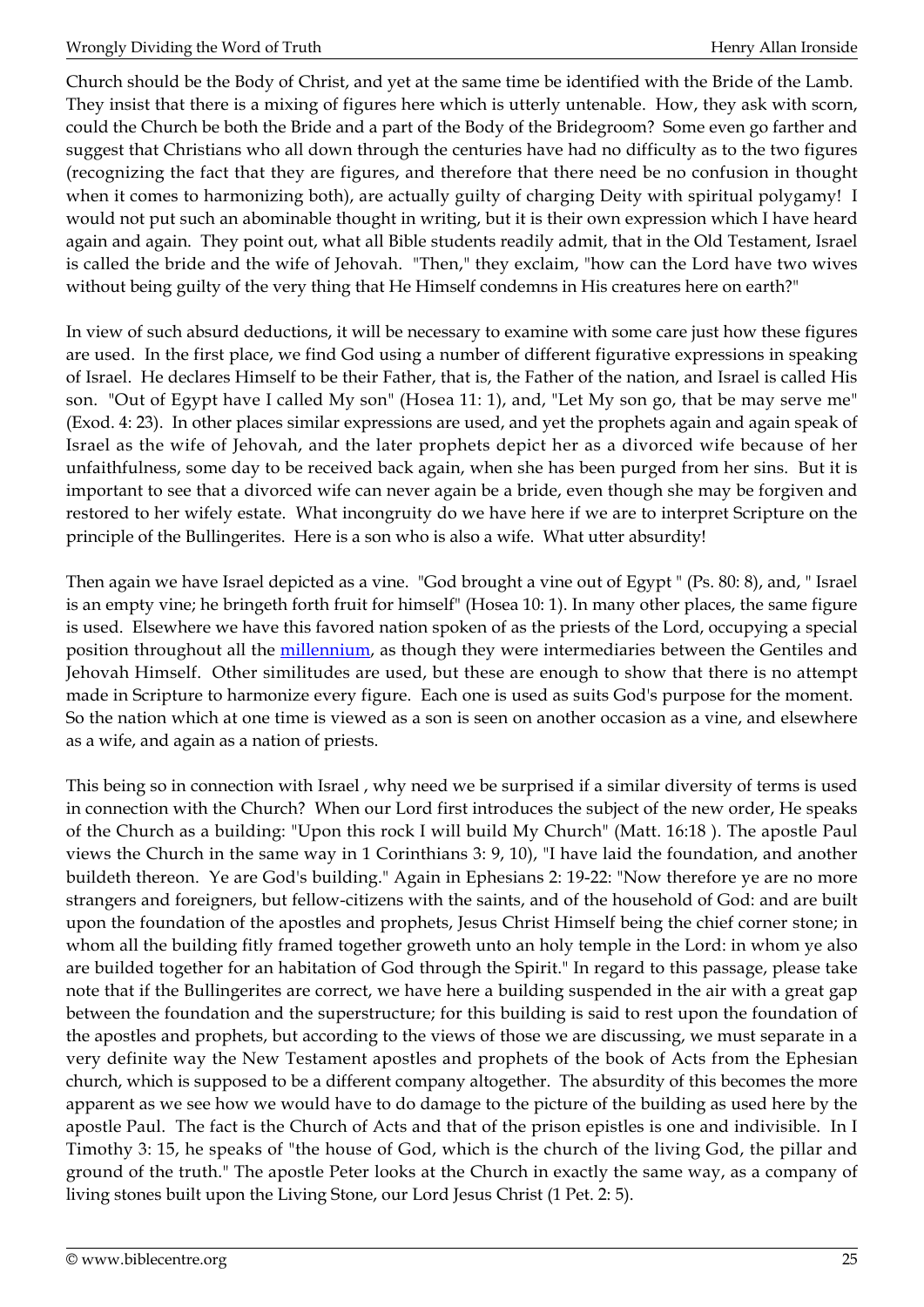We have already seen that the figure of the Body is used in a number of Paul's writings, not only in the prison Epistles, but in Romans and 1 Corinthians, to set forth the intimate relationship subsisting between Christ in glory and His people on earth, whereas the house expresses stability, and tells us that the Church is a dwelling place for God in this world, as the temple was of old. The Body speaks of union with Christ, by the indwelling Spirit. But Paul sees no incongruity whatever in changing the figure from that of the Body to the Bride. In the fifth chapter of Ephesians he glides readily from one to the other, and no violence whatever is done to either view. He shows us that a man's wife is to be regarded as his own body. And in the latter part of that chapter, where he goes back to the marriage relationship as originally established by God, he says:

**"Therefore as the Church is subject unto Christ, so let the wives be to their own husbands in everything. Husbands, love your wives, even as Christ also loved the Church, and gave Himself for it; that He might sanctify and cleanse it with the washing of water by the Word, that He might present it to Himself a glorious Church, not having spot, or wrinkle, or any such thing; but that it should be holy and without blemish. So ought men to love their wives as their own bodies. He that loveth his wife loveth himself. For no man ever yet hated his own flesh; but nourisheth and cherisheth it, even as the Lord the Church: for we are members of His body, of His flesh, and of His bones. For this cause shall a man leave his father and mother, and shall be joined unto his wife, and they two shall be one flesh. This is a great mystery: but I speak concerning Christ and the Church. Nevertheless let every one of you in particular so love his wife even as himself: and the wife see that she reverence her husband" (vers. 24-33).**

Surely nothing could be plainer than that we are to understand the relationship of Adam and Eve at the very beginning was intended by God to set forth the great mystery of Christ and the Church. Writing to the Corinthians at an earlier date, he said, "I have espoused you as a chaste virgin unto Christ," and Christian behavior is shown to spring from the responsibility connected with that espousal. The Church is viewed as an affianced bride, not yet married-, but called upon to be faithful to her absent Lord until the day when she will be openly acknowledged by Him as His Bride. It is this glorious occasion that John brings before us in the nineteenth chapter of the book of Revelation. It is of no earthly bride he is speaking, but of the heavenly. After the destruction of the false harlot, Babylon the Great, the marriage supper of the Lamb is celebrated in the Father's house, and all saints are called upon to rejoice because the marriage of the Lamb has come and His wife hath made herself ready. At the [judgment-seat of](http://biblecentre.org/content.php?mode=7&item=764) [Christ,](http://biblecentre.org/content.php?mode=7&item=764) she receives from His hand the linen garments in which she is to be arrayed at the marriage feast. Notice that on this occasion we have not only the Bride and the Bridegroom, but we read, "Blessed are they that are called to the marriage supper of the Lamb." These invited guests are distinguished from the Bride herself. They of course are another group of redeemed sinners, namely, Old Testament saints, and possibly some **Tribulation saints** who have been martyred for Christ's sake. These are the friends of the Bridegroom who rejoice in His happiness when He takes His Bride to Himself.

All down through the Christian centuries believers have revelled in the sweetness of the thought of the bridal relationship, setting forth, as no other figure does, the intensity of Christ's love for His own. How truly we may sing:

*"The bride eyes not her garment, But her dear Bridegroom's face; I will not gaze on glory, But on my King of grace; Not at the crown He giveth,*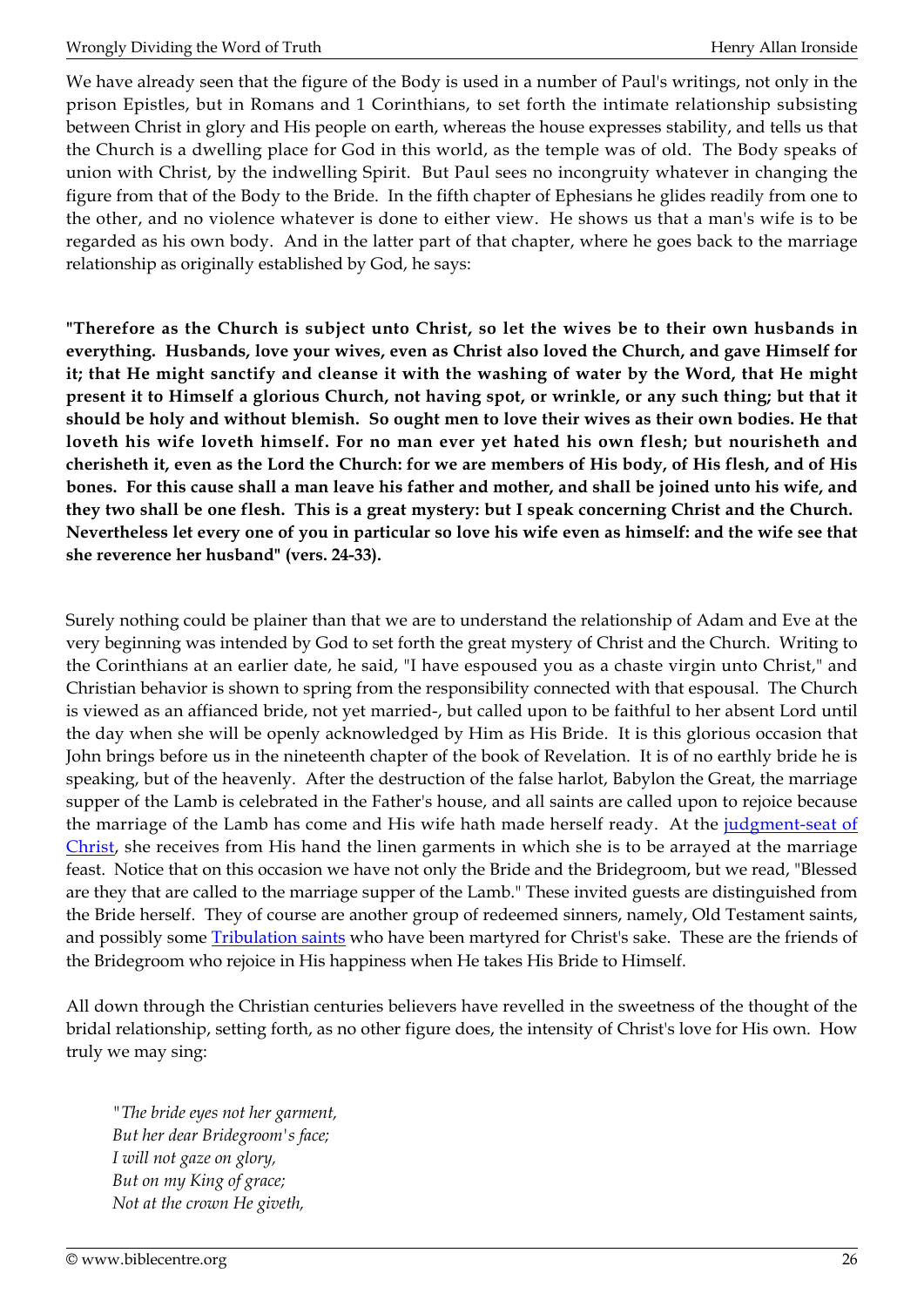*But on His pierced hand; The Lamb is all the glory Of Immanuel's land."*

How much we would lose if we lost this! And yet one is pained sometimes to realize how insensible Christians who ought to know better, can be as to its preciousness. I remember on one occasion hearing an advocate of the system we are reviewing exclaim, "I am not part of the Bride; I am part of the Bridegroom Himself. I belong to Christ's Body, and His Body is far more precious to Him than His Bride." I replied, "You mean then that you think far more of your own body than you do of your wife!" He was rather taken back, as he might well be.

But after all, if Israel is a divorced wife to be restored some day, and the Church is also a bride, is there not ground for what some have called "spiritual polygamy?" Certainly not. Similar figures may be used in each dispensation to illustrate spiritual realities; and then it is important to see that Israel is distinctively called the wife of Jehovah, whereas the Church is the Bride of the Lamb. Israel 's nuptial relationship is with God Himself apart altogether from any question of incarnation. The Church is the Bride of the Incarnate One who became the Lamb of God for our redemption. Who would want to lose the blessedness of this?

In the last chapter of the book of the <u>[Revelation](http://biblecentre.org/content.php?mode=7&item=229)</u>, we have added confirmation as to the correctness of the position taken in this paper. In verse 16, our Lord Jesus declares Himself as the Coming One, saying, "I am the Root and Offspring of David, the Bright and Morning Star." In the very next verse we are told, "And the Spirit and the Bride say, Come." Here we have the Church's response to our Lord's declaration that He is the Morning Star. The morning star shines out before the rising of the sun. It is as the Morning Star Christ comes for His Church. Unto Israel , He will arise as the Sun of Righteousness with healing in His wings. And so here the moment the announcement is made which indicates His near return, the Spirit who dwells in the Church, and the Bride actuated by the Spirit, cry with eager longing, "Come," for the word is addressed to Him. How truly absurd it would be to try to bring Israel in here as though the earthly people were those responding to the Saviour's voice during this present age!

But so determined are these ultra-dispensationalists to take from the Church everything that is found in the book of Revelation, that they even insist that the letters addressed to the churches in chapters 2 and 3 are all for Israel too. Ignoring the fact that the apostle John had labored for years in the Roman proconsular Province of Asia, that he was thoroughly familiar with all these [seven churches,](http://biblecentre.org/content.php?mode=7&item=329) they nevertheless even go so far as to deny that some of these churches had any existence in the first century of the Christian era, when John wrote the Apocalypse, although Sir William Ramsay's researches have proven the contrary. On the other hand ' they declare that all of these churches are to rise up in the future after the Body has been removed to Heaven, and that then the seven letters will have their application, but have no present bearing upon the consciences of the saints. I cannot conceive of anything more Satanic than this. Here are churches actually raised up of God through the preaching of the Gospel. Ephesus we know well. Laodicea is mentioned in the letter to the Colossians. The other churches we may be sure existed at the time and in exactly the state that John depicts, and the risen Christ addresses these churches in the most solemn way, and seven times over calls upon all exercised souls to give heed to what he says to each one, crying, "He that hath an ear, let him hear what the Spirit saith unto the churches." In these letters, we have depicted every possible condition in which the churches of God can be found from Apostolic days to the end of the Christian era. More than that: we have in a mystic way the moral and spiritual principles of the entire course of [Church History](http://biblecentre.org/content.php?mode=8&cat=8) portrayed. All this should have immense weight with us as believers, and should speak loudly to our consciences; but along comes the Bullingerite and, with a wave of his interpretative wand, dismisses them entirely for the present age, airily declaring that they have no message for us whatever, that they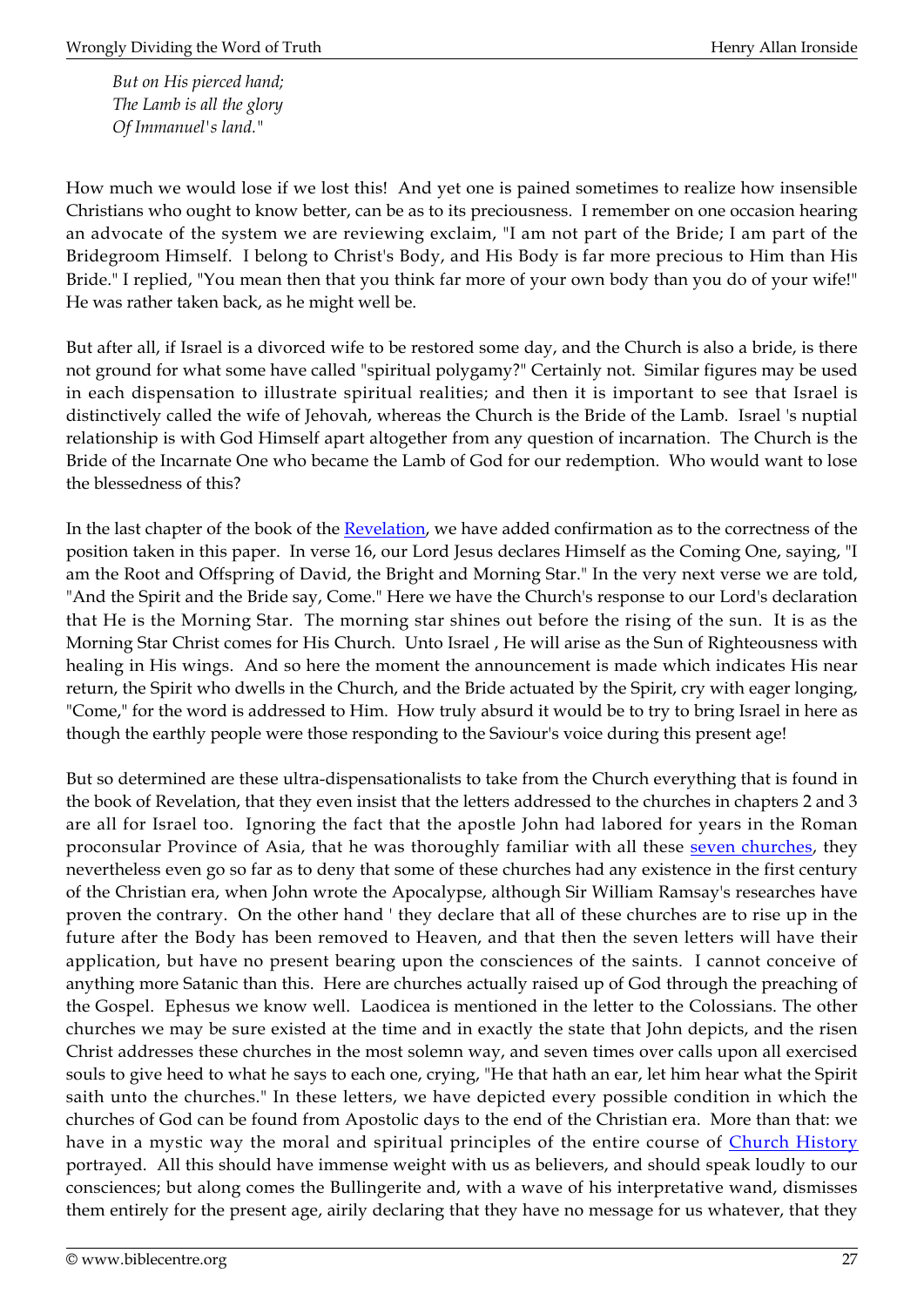are all Jewish, and will only have their place in the **Great Tribulation** after the Church is gone! And thus the people of God who accept this unscriptural system are robbed of not only the precious things in which these letters abound, but their consciences become indifferent to the solemn admonitions found therein. Surely this is a masterpiece of Satanic strategy, whereby under the plea of rightly dividing the Word of Truth, the Scriptures are so wrongly divided that they cease to have any message for God's people today, and the Word of the Lord is made of no effect by this unscriptural tradition. And yet the Lord in instructing John, says, "Write the things which are." It is the present continuous tense. It might be rendered, "The things which are now going on." "Not at all," exclaims the Bullingerite. "These are the things which are not going on, neither will they have any place so long as the Church of God is on earth." Others may accept this as deep teaching and advanced truth. Personally, I reject it as a Satanic perversion calculated to destroy the power of the Word of God over the souls of His people.

# <span id="page-27-0"></span>**CHAPTER SEVEN**

## **Do Baptism and the Lord's Supper Have Any Place in the Present Dispensation of the Grace of God?**

IT is most distressing to one who has revelled in the grace of God for years, but has recognized on the other hand that grace produces loving obedience in the heart of the believer, to read the puerile and childish diatribes of the ultra-dispensationalists, as they inveigh against the Christian ordinances as though observance of these in some way contravened the liberty of Grace. Insisting that Paul had a new ministry revealed to him after Acts 28, and that this ministry is given only in the so-called prison epistles, they make a great deal of the fact that in these epistles we do not have any distinct instruction as to the baptizing of believers, or the observance of the Lord's Supper.

We have already seen, I trust clearly, that Paul himself disavows any new revelation having been given him after his imprisonment, but insists that the mystery was that very message which he had already made known to all nations for the obedience of faith. It was but part of that whole counsel of God which he had declared to the Ephesians long before his arrest. These brethren, by a process of sophistical reasoning, try to prove that baptism belonged only to an earlier dispensation and was in some sense meritorious, as though it had in itself saving virtue, but that since the dispensation of grace has been fully revealed, there is no place for baptism, because of changed conditions for salvation. To state this argument is but to expose its fallacy.

Let one point be absolutely clear: No one was ever saved in any dispensation on any other ground than the finished work of Christ. In all the ages before the cross, God justified men by faith; in all the years since, men have been justified in exactly the same way. Adam believed God and was clothed with coats of skin, a picture of one becoming the righteousness of God in Christ. Abraham believed God, and it was counted to him for righteousness. Nevertheless, afterwards he was circumcised; but that circumcision, the apostle tells us, was simply a seal of the righteousness he had by faith. And throughout all the Old Testament dispensation, however legalistic Jews may have observed the ordinance of circumcision and thought of it as having in itself some saving virtue, it still remained in God's sight, as in the beginning, only a seal, where there was genuine faith, of that righteousness which He imputed. The difficulty with many who reason as these Bullingerites do, is that they cannot seem to understand the difference between the loving loyal obedience of a devoted heart, and a legal obedience which is offered to God as though it were in itself meritorious. No one was ever saved through the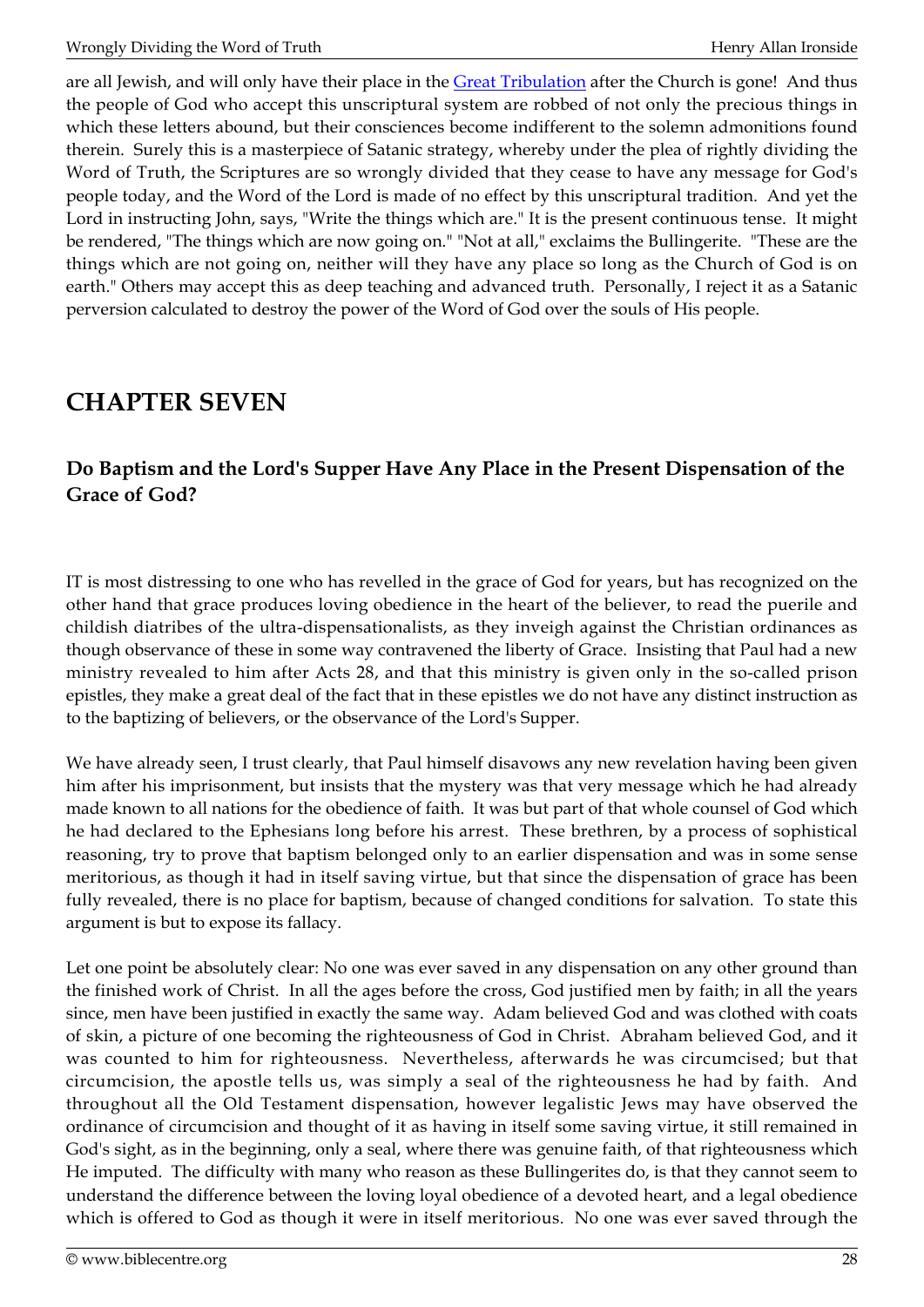sacrifices offered under law, for it is not possible that the blood of bulls and of goats should take away sin. Nevertheless, wherever there was real faith in Israel, the sacrifices were offered because of the instruction given in the Word of God, and in these sacrifices the work of Christ was pictured continually.

When John the Baptist came in the way of righteousness, he called on men to confess their sinfulness and their just desert of death by baptism, and so we read that the publicans and sinners "justified God, being baptized with the baptism of John." There was no merit in the baptism. It was the divinely appointed way of acknowledging their sinfulness and need of a Saviour. Therefore it is called a baptism "unto repentance for the remission of sins." They were like men in debt, giving their notes to the divine creditor. A note does not pay a debt but it is an acknowledgment of indebtedness. Christ's baptism was simply his endorsement of all of these notes. When He said to John, who would have hindered Him from being baptized, "Suffer it to be so now, for thus it becometh us to fulfil all righteousness," it was as though He said, "In this way I pledge Myself to meet every righteous demand of the throne of God on behalf of these confessed sinners." And this is surely what He had in mind when, three years later, He exclaimed, "I have a baptism to be baptized with; and how am I straitened till it be accomplished!" (Luke 12: 50). On the cross He met the claims of righteousness and thus fulfilled the meaning of His baptism.

Christian baptism has its beginning in resurrection. It was the risen Christ about to be glorified who commissioned His apostles to go out, not simply to Jews, observe, nor yet to proclaim a second offer of the kingdom, as some say, but to carry the Gospel to men of all nations, baptizing those who professed to believe, in (or, unto) the name of the Father and of the Son and of the Holy Spirit. This we see them literally doing throughout the early days of the Church, as recorded in the Book of Acts. Wherever the Gospel is preached, baptism is linked with it, not as part of the Gospel, for Paul distinctly says, "Christ sent me not to baptize, but to preach the Gospel," but as an outward expression of faith in the Gospel. It is evident in the Book of Acts that there is a somewhat different presentation of this, according as to whether the message is addressed to Jews in outward covenant relation with God or to Gentiles who are strangers to the covenants of promise. Paul calls these two aspects of the one Gospel, the Gospel of the circumcision and the Gospel of the uncircumcision. The Jew being already a member of a nation which, up to the cross, had been recognized as in covenant relationship with God, was called upon to be baptized to save himself from that untoward generation. That is, to step out, as it were, from the nation, no longer claiming national privilege, nor yet being exposed to national judgment. With the Gentile, it was otherwise. He was simply called upon to believe the Gospel, and believing it, to confess his faith in baptism. And this abides to the end of the age as our Lord Himself clearly declared in the closing verses of Matthew 2 8. There has never been any change in the order.

It has been said that the baptism of the Holy Spirit superseded water baptism, but Scripture teaches the very contrary. Cornelius and his household were baptized with the Holy Spirit when they believed the Word spoken by Peter. But the apostle, turning to his Jewish brethren, immediately asks: "Who can forbid water that these should not be baptized which have received the Holy Ghost as well as we?" And they were at once baptized by authority of the Lord Jesus, which is what the expression "in the name of" involves. This was not a meritorious act. It was a blessed and precious privilege granted to this Gentile household upon the evidence of their faith in Christ.

It has been objected that the apostle Paul himself makes light of baptism and was really glad that he had not baptized many at Corinth. It is surely a most shifty kind of exegesis that would lead any one to make such a statement. In the record in Acts, where we read of Paul's ministry in Corinth, we are told that many of the Corinthians hearing, believed and were baptized. Paul did not himself do the baptizing, save in a few instances, but he certainly saw that it was done, and the Holy Spirit evidently quotes the record with approval. Why then did Paul thank God in First Corinthians 1, that he had baptized so few? The answer is perfectly plain. Because the Corinthians were making much of human leaders and he saw the tendency to glory in man. He knew that if there were many there who had been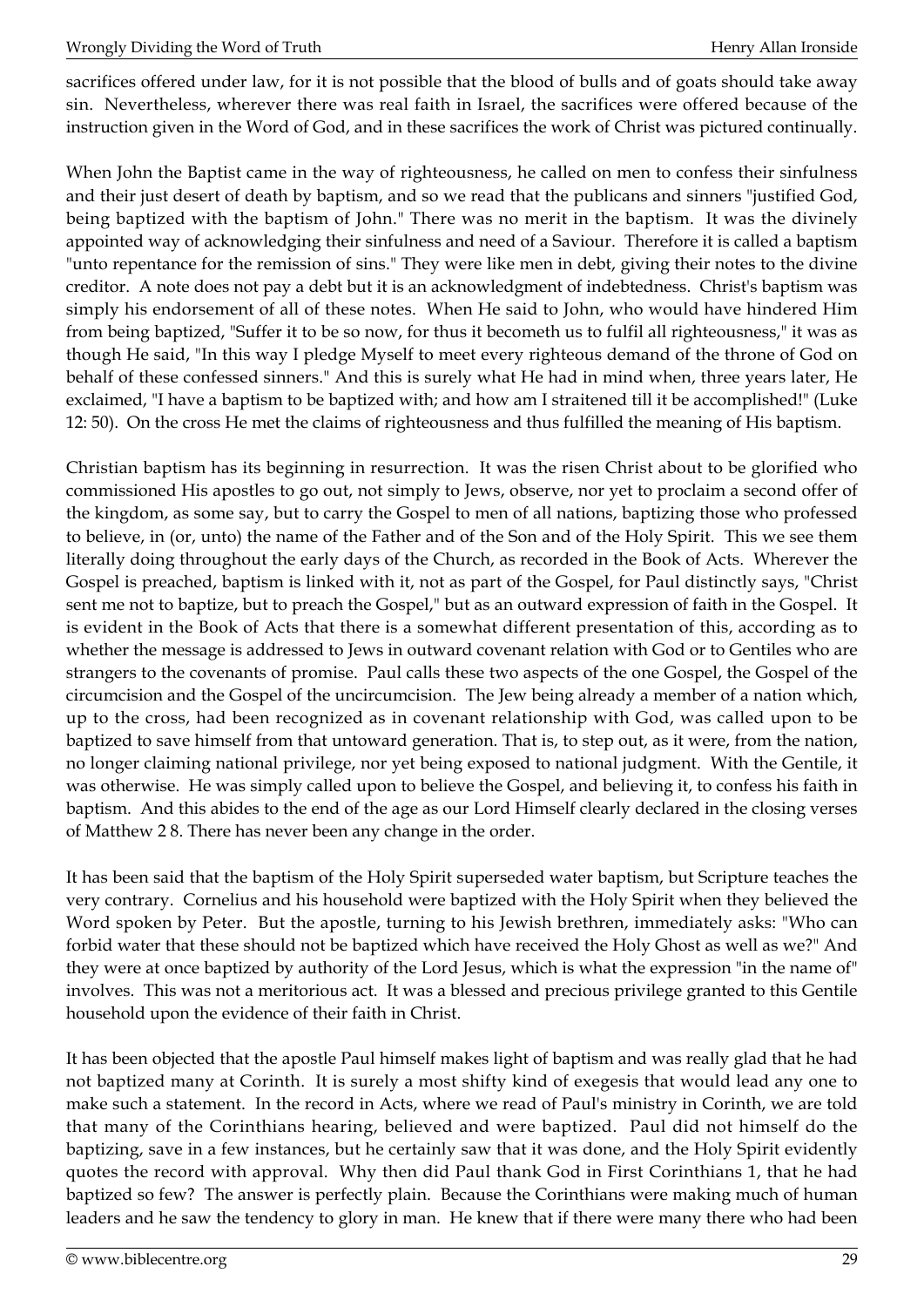baptized by him, they would be likely, under the prevailing conditions, to pride themselves upon the fact that he, the apostle to the Gentiles, had been the one who baptized them. But far from making light of baptism, when he chides them for their sectarian spirit, he shows them that the only name worthy of exaltation is the name of the One by whose authority they had been baptized.

As to the various disputed scriptures in Romans 6: 3, 4; Colossians 2: 12; Ephesians 4: 5; and Galatians 3: 27, where baptism is mentioned without any definite indication as to whether it is water or Spirit, one thing at least is perfectly clear. Water baptism is necessarily implied, because Spirit baptism is but a figurative expression, and water baptism was the act upon which the figure was based. This comes out in the first mention of Spirit baptism. "I indeed," says John, "baptize you with water" (this then was the actual literal baptism), "but He shall baptize you with the Holy Spirit and with fire." It is not literal baptism in the Holy Spirit. It is not literal fire, but figurative. If this be but kept in mind, there would be no confusion. Baptism in water pictures both burial and resurrection. On this Paul bases his instruction in Romans 6 and Colossians 2:12. Thus water baptism marks people out as belonging to Christ by profession, and therefore is the basic thought in Galatians 3: 27, even though it is by the Spirit's baptism that people are actually united to Christ.

There has been much disputation regarding the passage in Ephesians 4, but without laying special stress on the importance of water baptism, it is very evident that the passage would have no meaning if water baptism, as well as that of the Spirit, were not in view. Let me try to make this plain. In the opening verses, the apostle calls upon the Ephesian believers, and of course all Christians, to walk worthy of the vocation wherewith they have been called, and he lays stress on the importance of endeavoring to keep the Spirit's unity in the bond of peace. Then he explains this unity as being sevenfold. In verse 4 he emphasizes three special things, one Body, one Spirit, and one hope. Now there can be no question that the Spirit is brought in here as forming the Body, and the Spirit forms the Body by what is called elsewhere the baptism of the Spirit. Then in verse 5 we have another trio, one Lord, one faith, one baptism. Here it seems to me clearly enough we have, not a duplication of what we have already had in verse 4, but something that is more outward. One Lord in whom we believe; one faith that we confess; and one baptism by which we express our allegiance to that Lord and that faith. In verse 6 we have God Himself as the Father of all, the Founder of this blessed unity.

Now without going into any disputation as to whether the term "one baptism," is to be confined to the baptism of the Spirit, or the baptism of water, it is certainly evident that it at least implies water. No man confesses his faith in Christ by the baptism of the Holy Spirit alone, for millions have been baptized by the Holy Spirit, and yet the world knows nothing of it. On the other hand, of course, many have faith in Christ who have never been baptized in water, but that does not alter the fact that, according to the Lord's own instructions, water baptism should follow confession of Christ. The Lord has never rescinded this order, and for men to attempt to do so is but to substitute human authority for divine.

The statement has been made that inasmuch as all carnal ordinances were abolished in the cross, this includes baptism and the Lord's Supper. However, to merely state this is to refute it, inasmuch as Christian baptism was not given until just before the Lord's ascension, and the Lord's Supper was given from heaven to the apostle Paul by special revelation, long after Christ's ascension (1 Cor. 11: 23, 24). To read into such a passage as Hebrews 6: 1, 2 any reference to Christian baptism, is ignorance so colossal that it does not even deserve an answer. The apostle there is definitely referring to Judaism in contrast with Christianity. The "doctrine of baptisms" is the teaching of washings under law.

To the lover of the Lord Jesus Christ there can be nothing legal about baptism. It is simply the glad expression of a grateful heart recognizing its identity with Christ in death, burial, and resurrection. Many of us look back to the moment when we were thus baptized as one of the most precious experiences we have ever known.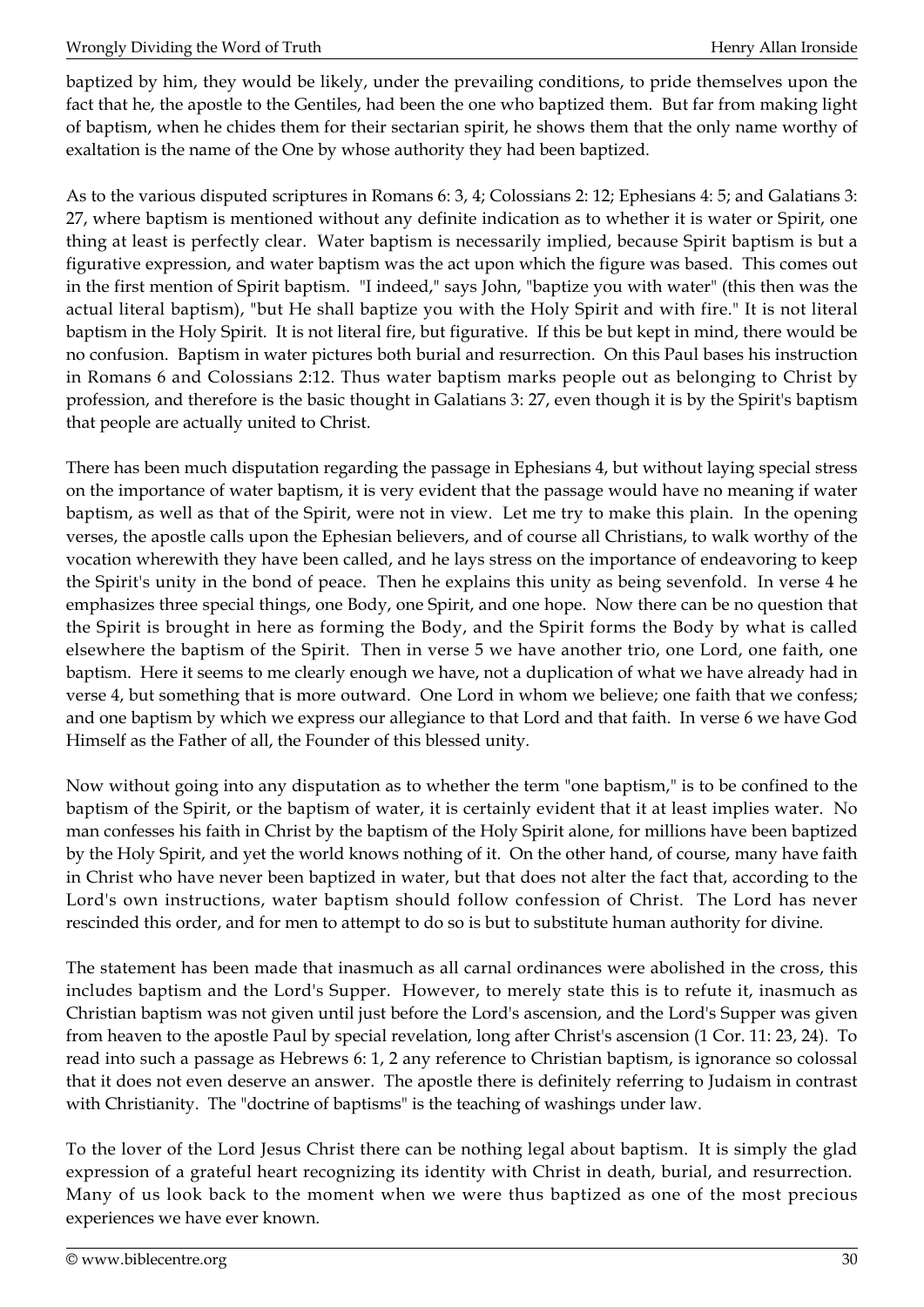All ultra-dispensationalists do not reject the Lord's Supper, but those who are rigidly tied up to the prison epistles and have practically no other Bible, set this blessed ordinance aside in the same curt way that they dismiss water baptism. We are told that in a spiritual dispensation there is no place for outward observances. And yet, singularly enough, these brethren meet together for worship and prayer, and that very frequently upon the first day of the week, though they are almost a unit in denying that this is the Lord's Day. They insist, though the Holy Ghost has Himself changed the term; that the Lord's Day is identical with the Day of the Lord; and so the observance of the first day of the week is with them simply gross legality. Think of parting with all the holy privileges of the Lord's Day on the plea that it is a mark of higher spirituality to make this a common day like any other. I know that some quote as authority for this, Paul's words in Romans 14: 5: "One man esteemeth one day above another: another esteemeth every day alike. Let every man be fully persuaded in his own mind." But an examination of the entire passage in which this verse is found, will make it clear that the apostle is here referring to Jewish distinctions between clean and unclean meats, and holy and common days, and he would have Gentile believers respect even the legal feeling of their Jewish brethren in these matters. The enlightened Christian of course in a very real sense esteems every day alike, that is, every day is devoted to the glory of God, but this does not mean that he fails to differentiate between days on which he participates in the ordinary activities of the world, and the first day of the week, which is largely set aside for spiritual exercises. We have known men to glory in their liberty, as they called it, who could take part in Christian service on Lord's Day morning and spend the afternoon golfing, or in some other more worldly way, and this on pretence of a higher spirituality than that of those who are supposed to be legal, because they use the hours of the entire day either for their own spiritual upbuilding or for the blessing of others.

It is strange that many, who insist that there are no ordinances or commandments connected with the dispensation of pure grace, should take up collections in their services and urge people to give as unto the Lord to support their ministry. logically, they should tell people that giving is legal and belongs to the old dispensation, but has no place in the present age, when we simply receive but give nothing in return! The passage already referred to in 1 Corinthians 11 makes it clear that though the apostle Paul did not receive his instruction concerning the observance of the Lord's Supper from the twelve, it was given to him by special revelation from heaven, thus indicating what an important place it has in this age. Surely one is guilty of gross perversion of Scripture who dares to teach that since Paul's imprisonment, the Lord's Supper should no longer be observed, when the Holy Ghost has said, "As often as ye eat this bread and drink this cup, ye do show the Lord's death till He come."

The most sacred hours that many of us have ever known have been those spent with fellow-believers seated at the table of the Lord, recognizing in the broken bread and poured-out wine, the memorials of our Saviour's death, and thus in a new way entering into and appropriating the reality of which the symbols speak. We may be thought legal, because we refuse to surrender such precious privileges at the behest of some of our self-styled expositors of pure grace, but we remember "that the grace of God salvation bringing for all men, hath appeared, teaching us that denying ungodliness and worldly lusts, we should live soberly, righteously and godly in this present world, looking for that blessed hope and the appearing of the glory of our great God and Saviour Jesus Christ," and until He come, by His grace, to remember Him in the way of His own appointment.

# <span id="page-30-0"></span>**Chapter 8**

## **Concluding Remarks**

IN closing this review of the system of teaching which we have had before us, I do not think it necessary to go into the questions at any length of Soul-sleeping and Annihilation (conditional immortality), or the